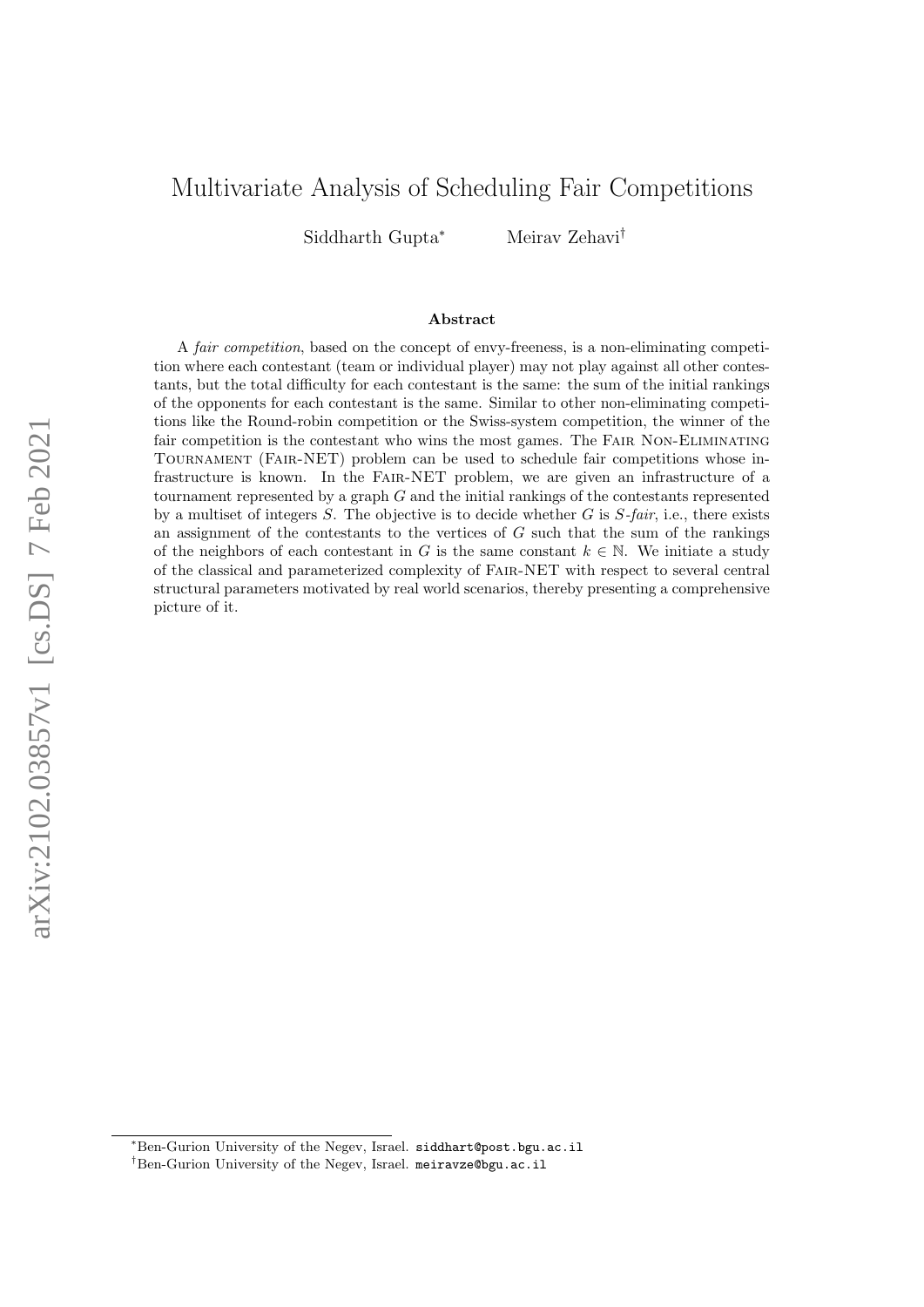# 1 Introduction

Various real life situations require to conduct fair competitions. For illustration, suppose we want to schedule a non-eliminating sports competition in which there are n contestants and n grounds located on the circumference of a circle. As organizers, we want to assign a home ground to each contestant in such a way that every contestant  $c$  plays only against  $r$  contestants whose home ground is nearest to c's home ground rather than all the contestants. The underlying rationale can be time constraints and also to minimize the travel time for each contestant (similar to the Traveling Tournament problem, see e.g. [\[21,](#page-20-0) [22\]](#page-20-1)). However, the total difficulty for each contestant should be the same, i.e., the sum of the initial rankings of the opponents for each contestant is the same. We can model this problem as an instance of the Fair Non-Eliminating Tournament (Fair-NET) problem, where we are given an infrastructure of a tournament represented by a graph G and the initial rankings of the contestants represented by a multiset of integers S. The objective is to decide whether G is  $S$ -fair, i.e., there exists an assignment of the contestants to the vertices of G such that the sum of the rankings of the neighbors of each contestant in G is the same constant  $k \in \mathbb{N}$ . Here, k is called the S-fairness constant, or simply fairness constant if S is clear from the context, of G. Clearly, the above problem is equivalent to having an r-regular graph  $G$  with n vertices, one for each ground, and edges connecting each vertex to  $r/2$  nearest vertices on the left and  $r/2$  nearest vertices on the right, and the objective is to determine whether  $G$  is  $S$ -fair where  $S$  is the multiset of the rankings of the contestants (see Figure [1\)](#page-2-0). As the total difficulty for each contestant in the competition is the same, we refer to such a competition as a fair competition.

In general, if we have the infrastructure of the competition (implicitly, like the above example, or explicitly) and we want to schedule a fair competition, we can model the problem as that of determining whether the graph representing the infrastructure of the competition is S-fair where  $S$  is the multiset of the rankings of the contestants. This situation is very frequently observed in on-line games or in other recurring competitions - in such competitions, the infrastructure of the competition is fixed and the set of contestants keeps changing.

Scheduling competitions and tournaments with different objectives is a well studied problem in the literature. There are, mainly, two fundamental competition designs, with all other designs considered as variations and hybrids. The first one is the elimination (or knockout) competition, in which the contestants are mapped to the leaf nodes of a complete binary tree. Contestants mapped to nodes with same parent compete against each other in a match, and the winner of the match moves up the tree. The contestant who reaches the root node is the winner of the tournament. The second one is the non-eliminating competition, in which no contestant is eliminated after one or few loses, and the winner is decided at the end of all the games by selecting the contestant with largest number of wins.

In recent years, algorithmic perspectives of scheduling both kinds of competitions have received significant attention by the computational social choice community. We will first discuss elimination competitions, followed by non-eliminating competitions. With respect to elimination competitions, the design of a fair elimination competition under various definitions of being fair has received notable attention [\[23,](#page-20-2) [38,](#page-21-0) [46,](#page-22-0) [47\]](#page-22-1). In this context, it is also relevant to mention the Tournament Fixing problem. Here, we are given n contestants, an encoding of the outcome of each potential match between every two contestants as a digraph  $D$ , and a favorite contestant v: the goal is to design an elimination tournament so that  $v$  wins the tournament. This problem was introduced by Vu *et al.* [\[45\]](#page-21-1). After this, it was extensively studied from both combinatorial and algorithmic (as well as parameterized) points of view [\[3,](#page-19-0) [20,](#page-20-3) [27,](#page-20-4) [28,](#page-20-5) [29,](#page-20-6) [34,](#page-21-2) [40,](#page-21-3) [41,](#page-21-4) [49\]](#page-22-2).

With respect to non-eliminating competitions, a round-robin tournament (RRT) is one of the most popular forms, in which each contestant plays every other contestant [\[37\]](#page-21-5). A well studied problem regarding RRTs is the TRAVELING TOURNAMENT problem, where the goal is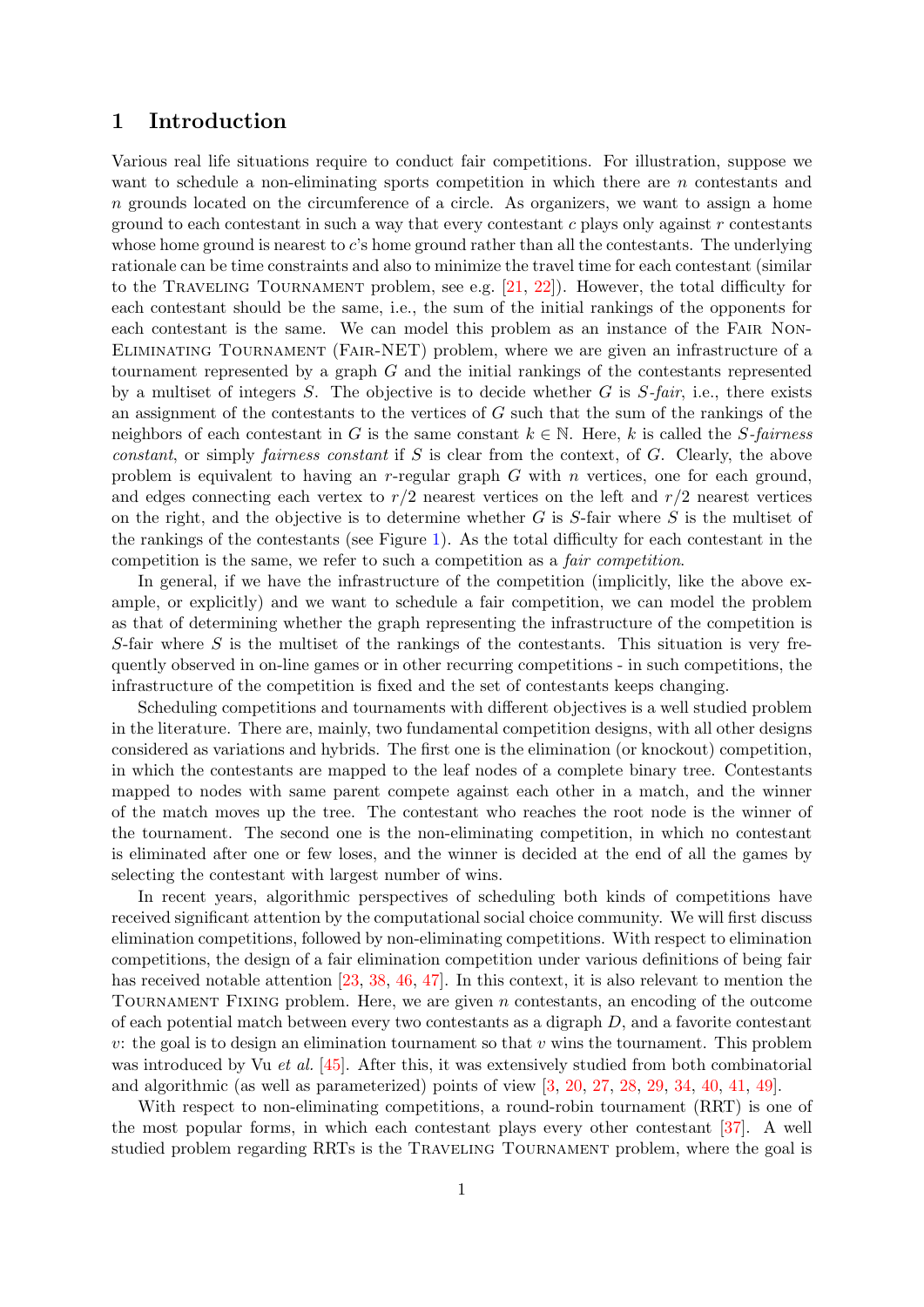

<span id="page-2-1"></span><span id="page-2-0"></span>Figure 1: Example of a 4 regular graph where every vertex is connected to 2 vertices on the left and 2 on the right.

to design a fair RRT by minimizing the total travel distance for every team [\[19,](#page-20-7) [21,](#page-20-0) [22,](#page-20-1) [30,](#page-20-8) [43,](#page-21-6) [50\]](#page-22-3). Another related problem is to design a fair RRT by minimizing the number of "breaks" during the tournament [\[35,](#page-21-7) [44,](#page-21-8) [51\]](#page-22-4). Despite of being a popular non-eliminating competition, RRTs have some disadvantages. The first disadvantage of this format is the long tournament length, as each contestant plays against all other contestants. From the fairness point of view, a second disadvantage of this format, also mentioned in [\[37\]](#page-21-5), is that it favors the strongest contestants (i.e., the contestants with the highest initial ranking). To see this, let  $\mathcal{R} = \{r_1, r_2, \ldots, r_n\}$  be the initial rankings of the *n* contestants, where  $r_i$  is the initial ranking of contestant *i*, and let R be the total sum of the rankings. In RRT, the total difficulty faced by contestant i is  $R - r_i$ , which shows that the total difficulty faced by a contestant increases as we go from the strongest contestants to the weakest contestants. In light of the above disadvantage, motivated by one of the definitions proposed for fairness in [\[37,](#page-21-5) [38,](#page-21-0) [47\]](#page-22-1), and based on a popular fairness concept called envy-freeness introduced by Foley [\[13\]](#page-19-1) in the study of fair division and allocation problems in multi-agent systems (see, e.g.  $[5, 7, 8, 17]$  $[5, 7, 8, 17]$  $[5, 7, 8, 17]$  $[5, 7, 8, 17]$  $[5, 7, 8, 17]$  $[5, 7, 8, 17]$  $[5, 7, 8, 17]$ ), we define a *fair competition* in an attempt to address both the above disadvantages with RRTs. Here, a *fair competition* is one where each contestant plays with a subset of all other contestants, yet the total difficulty for each contestant in the competition is the same. Similar to an envy-free division where no agent feels envy of another agent's share, in a fair competition no contestant feels envy about another contestant's schedule as the total difficulty for each contestant is the same.

Apart from scheduling fair competitions, Fair-NET can be used to model other computational problems in social choice. For example, suppose we have  $m$  candidates and  $n$  jobs, and every job is associated with an integer "reward". Every candidate can choose  $r$  jobs and every job is chosen by exactly one candidate. Now, we want to get an assignment of the jobs to the candidates such that the total reward collected by every candidate is k, for some integer k. Then, this is equivalent of having a graph  $G$  that is a collection of  $m$  stars, each having r leaves, with n total leaves, and the objective is to determine whether  $G$  is  $S$ -fair with the fairness constant k where S is the union of (i) the multiset of rewards and (ii) the multiset  $S' = \{k, \ldots, k\}$  containing the element k m times. Intuitively, S' represents the multiset of rewards collected by every candidate. Every star vertex corresponds to a candidate c, and its leaves correspond to the jobs c is assigned to.

The Fair-NET problem can also be used to design semi-magic and magic squares [\[48\]](#page-22-5) defined as follows. A *semi-magic square* is an  $n \times n$  grid ( $n \geq 3$ ) filled with positive integers from a multiset I such that each cell contains a distinct integer occurrence in I and the sum of integers in each row and each column is the same. A magic square is a semi-magic square with the additional constraint that the sum of the integers in both the diagonals is also the same and equal to the sum of integers in each row and each column.

We can model a semi-magic square (and similarly a magic square) as an instance of FAIR-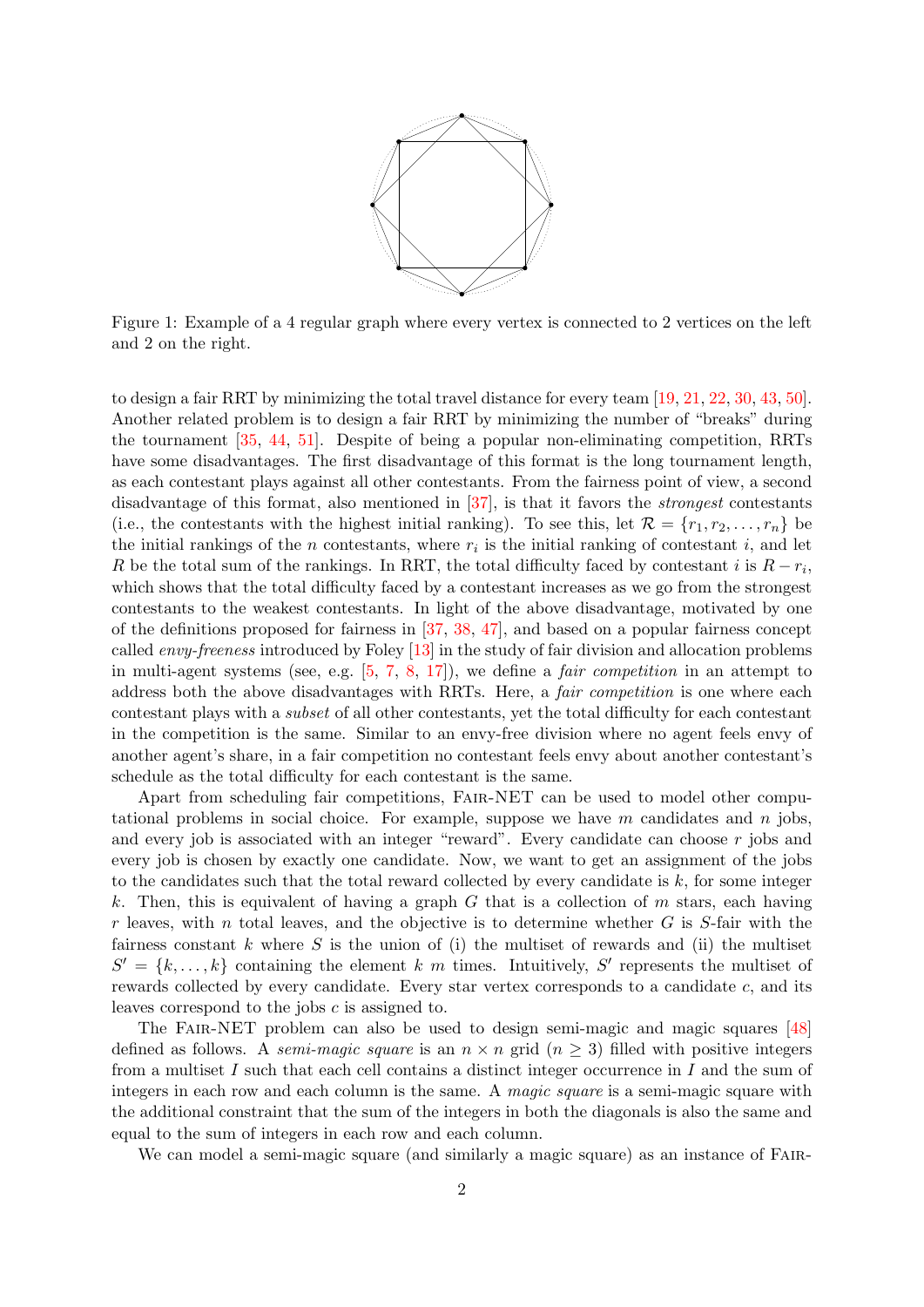

<span id="page-3-0"></span>Figure 2: Example of the graph G corresponding to a  $3 \times 3$  - grid.

NET as follows. Let G be a graph with a vertex for each cell in the grid and a vertex for each row and each column, and edges between every cell vertex and its corresponding row and column vertices (see Figure [2\)](#page-3-0). Let the required sum be  $k$  and let  $S$  be the union of the multiset I and the multiset containing  $k-1$  and 1, each occurring n times. The following observation shows that an  $n \times n$  grid can have a semi-magic square filled with integers from the multiset I if and only if  $G$  is  $S$ -fair.

**Observation 1.1.** Given an  $n \times n$  grid  $\mathcal{G}$   $(n \geq 3)$ , and a multiset of  $n^2$  positive integers I, let k be the required sum of any semi-magic square on  $\mathcal G$ , and  $G$  and  $S$  be the corresponding graph and the multiset respectively. Then  $G$  can have a semi-magic square, filled with integers from the multiset I if and only if G is  $S$ -fair with fairness constant k.

*Proof.* First, assume that there exists a semi-magic square M on  $\mathcal G$  filled with integers from the multiset I. Then, the sum of integers in each row and each column is  $k$ . We define an assignment from  $V(G)$  to S as follows. Every cell vertex gets the same integer label as the integer it is filled with in M. Clearly, the sum of neighbors for every row vertex and every column vertex in G is k. Every row is labeled  $k-1$  and every column vertex is labeled 1. Clearly, the sum of neighbors for every cell vertex is k as it is adjacent to exactly one row vertex and exactly one column vertex.

Conversely, let G be S-fair. Then, for every vertex in  $G$ , the sum of the neighbors is k. From the construction of  $G$ , the degree of any row and any column vertex is  $n$  and the degree of any cell vertex is 2. Let v be a vertex having a neighbor whose label is  $k-1$ . As the sum of the neighbors of v is k and every integer in S is positive, the degree of v must be 2 and the label of the other neighbor of  $v$  is 1. This implies that  $v$  can only be a cell vertex, and all and only the labels  $k-1$  and 1 are used by the n row and n column vertices. So, the labels assigned to cell vertices belong to I. As for every row and column vertex, the sum of the neighbors is k, by filling every cell in  $\mathcal G$  with the label of its corresponding cell vertex, we get a semi-magic  $\Box$ square.

#### 1.1 Our Contribution and Methods

To the best of our knowledge, while Fair-NET has been studied extensively from a combinatorial point of view (Section [1.2\)](#page-4-0), close to nothing is known from an algorithmic point of view. We initiate a systematic algorithmic study of FAIR-NET. On the one hand, we show NP-hardness results on special graph classes, which imply para-NP-hardness for the problem with respect to several combinations of structural graph parameters. (For basic notions in parameterized complexity, see Section [2\)](#page-5-0). On the other hand, we show that the problem is fixed-parameter tractable (FPT) for four different combinations of these parameters.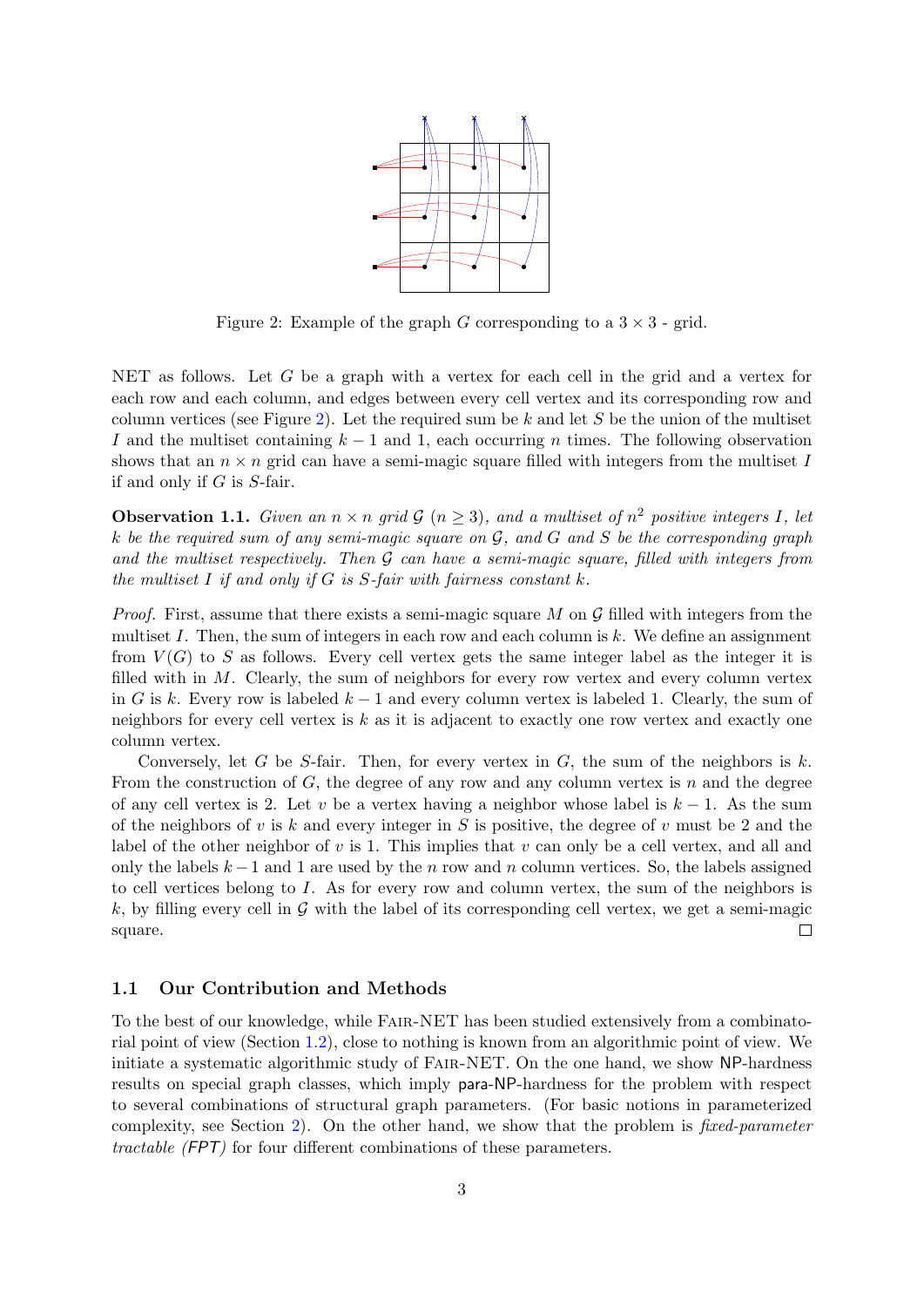| Parameterized Complexity                       |
|------------------------------------------------|
| NP-hard for $tw = 3, \Delta = 3$ (also for     |
| regular graphs) [Theorem $3.1$ ]               |
| NP-hard for $\alpha = 3, \Delta = 6$ (also for |
| regular graphs) [Theorem $3.3$ ]               |
| NP-hard for $fvs = 0, \Delta = 3$ [Theo-       |
| rem 3.2                                        |
| FPT [Theorem 4.1]                              |
| FPT (for regular graphs) Theo-                 |
| rem $4.3$                                      |
| FPT Theorem 4.2                                |
|                                                |

<span id="page-4-2"></span><span id="page-4-1"></span>Table 1: Summary of our results. Here  $\Delta$ , tw, fvs and vc denote the maximum degree, treewidth, feedback vertex set number and vertex cover number of the input graph, respectively;  $\alpha$  denotes the number of distinct elements in S. Note that  $tw \leq fvs \leq vc$ .

The choice of our parameters is motivated by the real world examples from the introduction. In the example of fair competition, we may want every contestant to play only a fraction of the total possible games, which in turn means that the maximum degree  $\Delta$  of the infrastructure graph is small compared to the total number of contestants. Similarly, it is likely to happen that a lot of contestants have the same rankings or a lot of jobs have the same rewards, which implies that the number  $\alpha$  of unique elements in S is small compared to the total number of contestants or jobs. In the case of job assignment, the underlying graph is a set of stars, which has treewidth 1 and the size of minimum feedback vertex set is 0. Moreover, treewidth, feedback vertex set and vertex cover are central parameters in the field of parameterized complexity.

Our main results are as follows (summarized in Table [1\)](#page-4-1). First, we show that Fair-NET is NP-hard for three different graph classes: disjoint unions of  $K_{3,3}$ 's, disjoint unions of  $K_{1,3}$ 's and 6-regular graphs with 3 distinct labels. Consequently, it is para-NP-hard parameterized by (i) treewidth plus maximum degree, (ii) maximum degree plus feedback vertex set number, and (iii) maximum degree plus the number of distinct labels. The para-NP-hard results hold even for regular graphs when parameterized by either treewidth plus maximum degree or maximum degree plus the number of distinct labels.

Second, we show that Fair-NET is FPT parameterized by (i) maximum degree plus feedback vertex set number plus the number of distinct labels, (ii) vertex cover number plus the number of distinct labels, and (iii) feedback vertex set number for regular graphs. We derive some of these results by using insights into Fair-NET itself when the input graph is a cycle, a disjoint union of stars, or a connected graph with minimum degree 1, and Integer Linear Programming.

Our choice of parameters also shows several borders of (in-)tractability. For example, the problem is para-NP-hard when parameterized by either  $\Delta + \alpha$  or by fvs +  $\Delta$ , but becomes FPT when parameterized by  $fvs + \Delta + \alpha$ . Similarly, it is para-NP-hard by  $fvs + \Delta$ , but becomes FPT by fvs for regular graphs. Overall, we give a comprehensive picture of the classical and parameterized complexity of Fair-NET. For lack of space, some results and proofs marked with an asterisk (∗) are omitted or sketched. They are included in the full version, which is available as a supplementary material.

#### <span id="page-4-0"></span>1.2 Related Work

The FAIR-NET problem was first introduced by Vilfred [\[25\]](#page-20-10) when  $S = \{1, 2, \ldots, n\}$ . Such a labeling is called sigma-labeling in that paper. The concept of fair scheduling was independently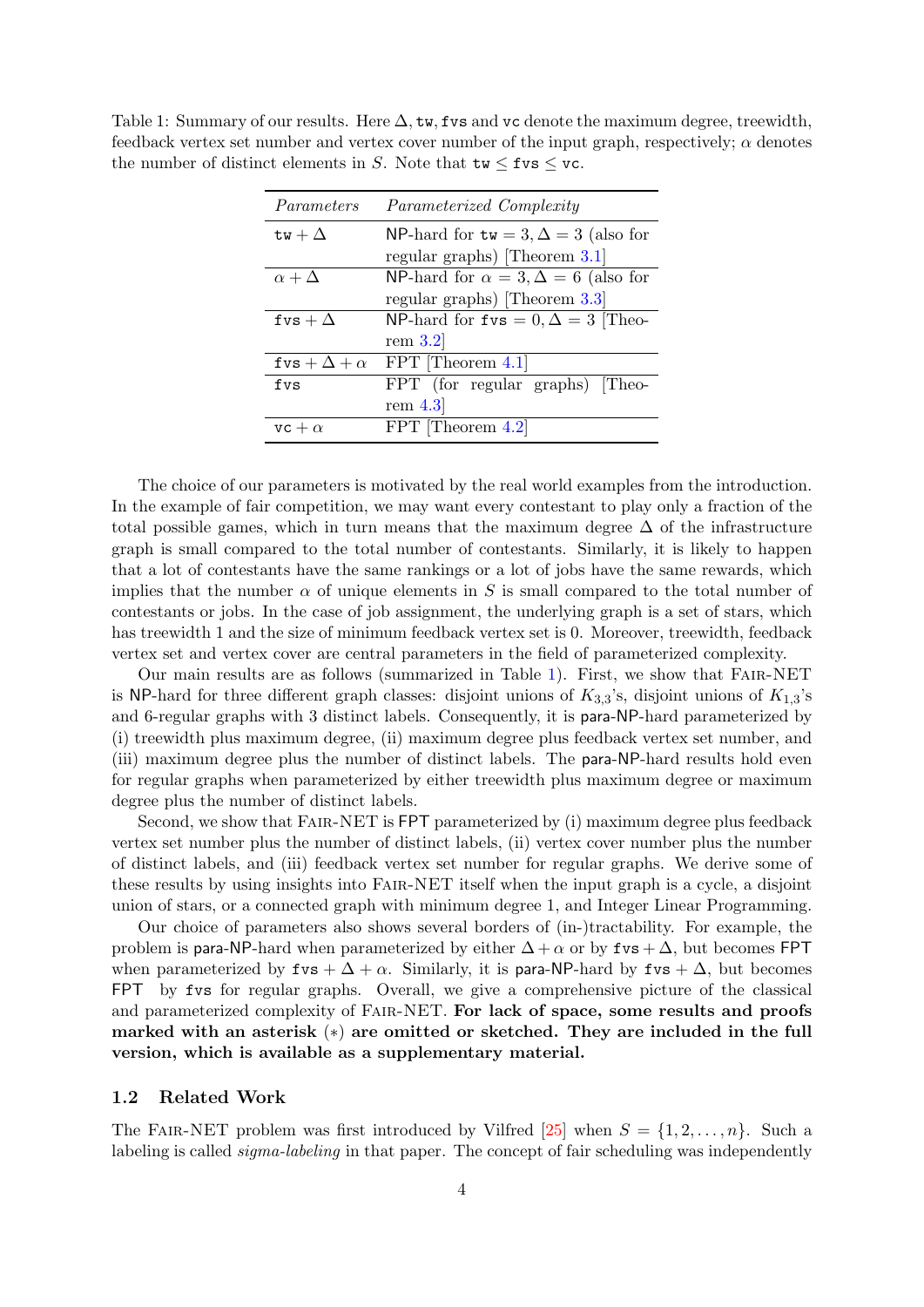<span id="page-5-1"></span>studied by Miller *et al.* [\[31\]](#page-21-9) in 2003 under the name 1-vertex magic and by Sugeng *et al.* [\[42\]](#page-21-10) under the name *distance magic labeling*. For recent surveys on distance magic labeling, see [\[1,](#page-19-5) [36\]](#page-21-11). The FAIR-NET problem for a general multiset  $S$  was first studied by O'Neal and Slater [\[32\]](#page-21-12). In the same paper, they also proved that if a graph  $G$  is  $S$ -fair, then the  $S$ -fairness constant of  $G$ is unique. In [\[39\]](#page-21-13), Slater proved that FAIR-NET is NP-hard. More recently, Godinho *et al.* [\[18\]](#page-20-11) studied the special case of FAIR-NET where  $S$  is a set and not a multiset. They gave a simpler proof for the uniqueness of S-fairness constant and also exhibited several families of S-fair graphs. Recently, the same set of authors studied a measure called distance magic index related to S-fair labeling and determined the distance magic index of trees and complete bipartite graphs in [\[2\]](#page-19-6). There has also been a long line of studies on other kinds of graph labeling, like  ${0,1}$ -FAIR-NET, where we consider the closed neighborhood of every vertex instead of open neighborhood (i.e., the vertex itself is also considered in its neighbor set). Another example is vertex-bimagic labeling, in which there exists two constants  $k_1$  and  $k_2$  such that the sum of neighbors of every vertex is either  $k_1$  or  $k_2$ . For more information, see the recent survey [\[15\]](#page-19-7).

#### <span id="page-5-0"></span>2 Preliminaries

Sets and Functions. Given two multisets  $A = \{a_1, a_2, \ldots, a_n\}$  and  $B = \{b_1, b_2, \ldots, b_m\}$ , their disjoint union is the multiset  $S = A \oplus B = \{a_1, a_2, \ldots, a_n, b_1, b_2, \ldots, b_m\}$ . For example, let  $A = \{1, 3, 4, 5, 5\}$  and  $B = \{3, 2, 4, 6\}$ . Then,  $A \oplus B = \{1, 2, 3, 3, 4, 4, 5, 5, 6\}$ . Given a multiset S,  $\alpha(S)$  denotes the number of distinct elements in S, and for every  $a \in S$ ,  $\alpha_S(a)$  denotes the number of times a appear in S. Given a multiset  $A, \sum A$  denotes the sum of its elements (in case they are integers), and |A| denotes its size. For any  $t \in \mathbb{N}$ , [t] denotes the set  $\{1, 2, \ldots, t\}$ . Given a function f defined on a multiset A,  $f(A) = \{f(a) : a \in A\}$ . Let  $f : A \rightarrow B$  be a function from a multiset A to a multiset B. Then the restriction of f to a multiset  $A' \subseteq A$  is the function  $f|_{A'} : A' \to B$  given as  $f|_{A'}(x) = f(x)$  for every  $x \in A'$ .

**Graphs.** In this paper, we consider only undirected graphs. Given a graph  $G$ , we denote its vertex set and edge set by  $V(G)$  and  $E(G)$ , respectively. For a vertex  $v \in V(G)$ , the set of all the neighbors of v in G is denoted by  $N_G(v)$ , i.e.  $N_G(v) = \{u \in V(G) \mid \{u, v\} \in E(G)\}\.$  The degree of a vertex  $v \in V(G)$  in G is denoted by  $\deg_G(v)$ . When G is clear from the context, we drop the subscript. Given an induced subgraph  $H$  of  $G$ , the set of neighbors of vertices in H which are not in H is denoted by  $N_G(H)$ , i.e.,  $N_G(H) = (\bigcup_{v \in V(H)} N_G(v)) \setminus V(H)$ . The maximum and minimum degree of G are denoted by  $\Delta(G)$  and  $\delta(G)$ , respectively. Given a set  $V' \subseteq V(G)$ , the subgraph of G induced by V' is denoted by  $G[V']$ . A path on n vertices is denoted by  $P_n$ . A cycle on n vertices is denoted by  $C_n$ . A complete bipartite graph with bipartition A and B such that  $|A| = m$ ,  $|B| = n$  is denoted by  $K_{m,n}(A, B)$ . If A and B are clear from the context, we write  $K_{m,n}(A, B)$  as  $K_{m,n}$ . Given a forest F, the set of leaves of F is denoted by leaves(F). Given a rooted tree T, for a vertex  $v \in V(T)$ , the set of children of v in T is denoted by children $_T(v)$ .

An r-regular graph is a regular graph where every vertex has degree r. An n-star graph (on  $n + 1$ -vertices) is the complete bipartite graph  $K_{1,n}$ . Given an *n*-star graph where  $n \geq 2$ , the star-vertex is the unique vertex with degree n. The disjoint union of two graphs  $G_1$  and  $G_2$ , denoted by  $G_1 + G_2$ , is the graph with vertex set  $V(G_1) \oplus V(G_2)$  and edge set  $E(G_1) \oplus E(G_2)$ . For any  $m \in \mathbb{N}$ , we denote the disjoint union of m copies of a graph G by mG. Note that, the disjoint union of two or more nonempty graphs is always a disconnected graph. For other standard notations not explicitly defined here, we refer to the book [\[11\]](#page-19-8).

The treewidth, vertex cover number and feedback vertex set number of a graph G are defined as follows.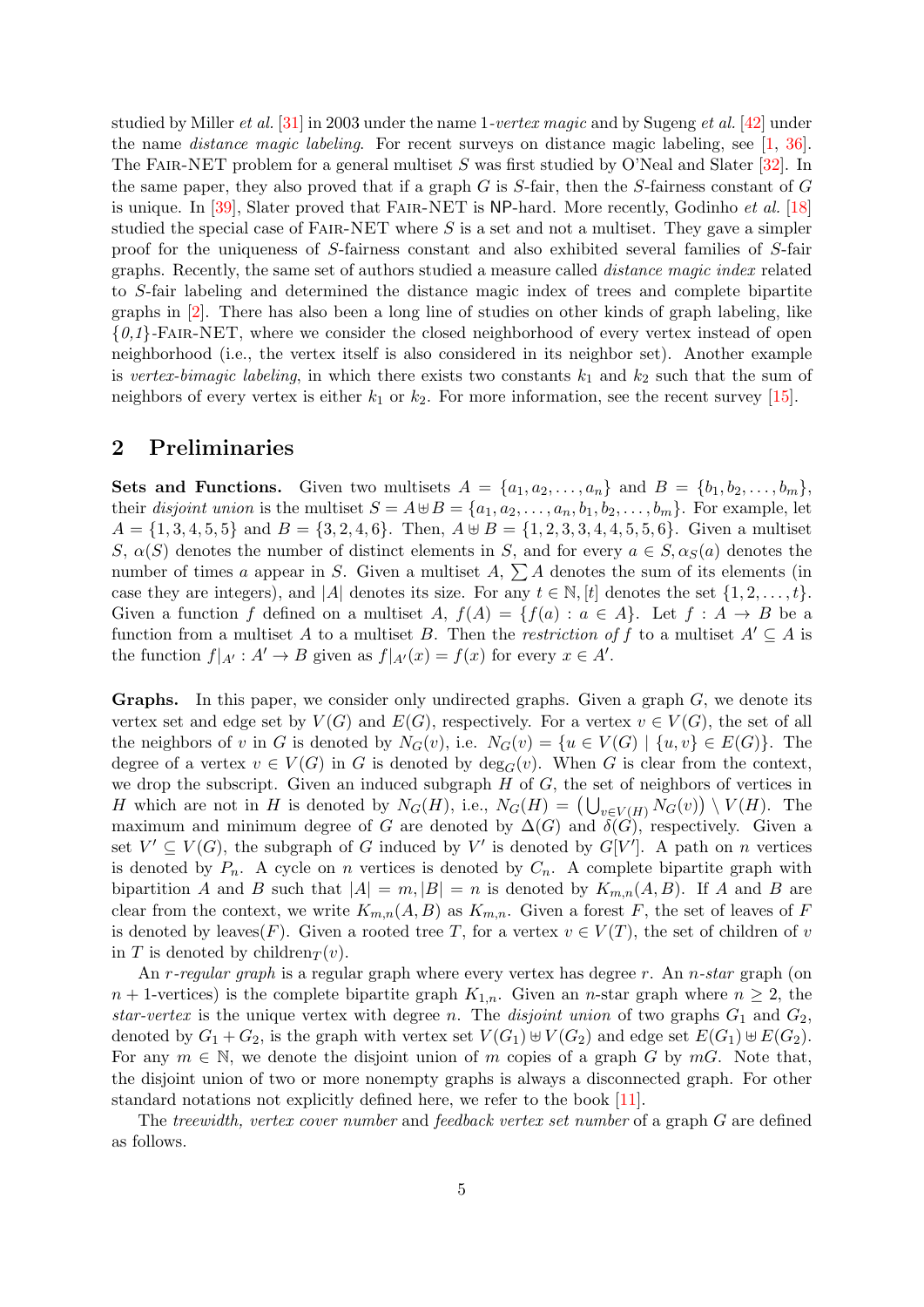<span id="page-6-3"></span>**Definition 2.1 (Treewidth).** A tree decomposition of a graph G is a tree T whose nodes, called bags, are labeled by subsets of vertices of  $G$ . For each vertex  $v$ , the bags containing  $v$ must form a nonempty contiguous subtree of T, and for each edge  $\{u, v\}$ , at least one bag must contain both u and v. The width of the decomposition is one less than the maximum cardinality of any bag, and the treewidth  $tw(G)$  of G is the minimum width of any of its tree decompositions.

Based on the definition of treewidth, we have the following observation about disjoint union.

<span id="page-6-0"></span>**Observation 2.1.** The treewidth of the disjoint union of two vertex-disjoint graphs  $G_1$  and  $G_2$ is  $max\{\text{tw}(G_1), \text{tw}(G_2)\}.$ 

**Definition 2.2 (Vertex Cover).** A vertex cover of a graph G is a set of vertices in G such that every edge in G has at least one endpoint in the set. We denote the minimum size of a vertex cover of G by  $\text{vc}(G)$ .

**Definition 2.3 (Feedback Vertex Set).** A feedback vertex set of a graph  $G$  is a set of vertices whose removal results in an acyclic graph. We denote the minimum size of a feedback vertex set of G by  $f\mathbf{vs}(G)$ .

We will show hardness results from 3-PARTITION and a variant of SAT called  $3\text{-}X\text{SAT}^3_+$ (which were proved to be strongly NP-complete and NP-complete in  $[16]$  and  $[33]$ , respectively), defined as follows.

<span id="page-6-1"></span>**Definition 2.4** (3-Partition). Given a multiset W of  $n = 3m$  positive integers, for some  $m \in \mathbb{N}$ , can W be partitioned into m triplets  $W_1, W_2, \ldots, W_m$  (i.e.,  $W = \biguplus_{i \in [m]} W_i$  and  $|W_i| = 3$ for every  $i \in [m])$  such that for every  $i \in [m],$   $\sum W_i = \sum W/m$ ?

**Definition 2.5** (3-XSAT<sup>3</sup><sub>+</sub>). Given a formula in conjunctive normal form (CNF) where all literals are positive, each clause has size exactly 3, and each variable occurs exactly 3 times, does there exist a truth assignment to the variables so that each clause has exactly one true variable?

The following lemma about a  $3-XSAT<sub>+</sub><sup>3</sup>$  formula will be useful throughout the paper.

<span id="page-6-2"></span>**Lemma 2.1.** Let  $\rho$  be a 3-XSAT<sup>3</sup><sub>+</sub> formula with n variables and m clauses. Then  $m = n$ . Moreover,  $\rho$  is satisfiable only if n is divisible by 3.

*Proof.* Let A be the set of n vertices corresponding to n variables and B be the set of m vertices corresponding to  $m$  clauses. Consider the bipartite graph  $G$  with bipartition  $A$  and  $B$  and edges between a vertex  $x \in A$  and a vertex  $c \in B$  if and only if the variable corresponding to x is in clause corresponding to c. As every variable appears in exactly 3 clauses and every clause has exactly 3 variables,  $G$  is 3-regular. Because  $G$  is bipartite, the number of edges in  $G$  must be equal to both 3n and 3m which means that  $m = n$ .

Now, assume that  $\rho$  is satisfiable, i.e. there exists a truth assignment such that every clause has exactly one true variable. Let k be the number of true variables. Let  $v_1$  ans  $v_2$  be two vertices in A corresponding to two different true variables. Then  $N_G(v_1) \cap N_G(v_2) = \emptyset$ , otherwise there is a clause c that has two true variables. Therefore, as  $G$  is 3-regular, total number of clauses satisfied is 3k. As this number is also m (which equals n), this means  $k = n/3$ . So,  $\rho$  is satisfiable only if  $n$  is divisible by 3.  $\Box$ 

From the above lemma, it is easy to see that  $3-\text{XSAT}^3_+$  remains NP-complete even when n is divisible by 3. So, in the rest of the paper, we assume that given a  $3\text{-}*X*SAT<sup>3</sup><sub>+</sub>$  formula with n variables and m clauses,  $m = n$  and n is divisible by 3.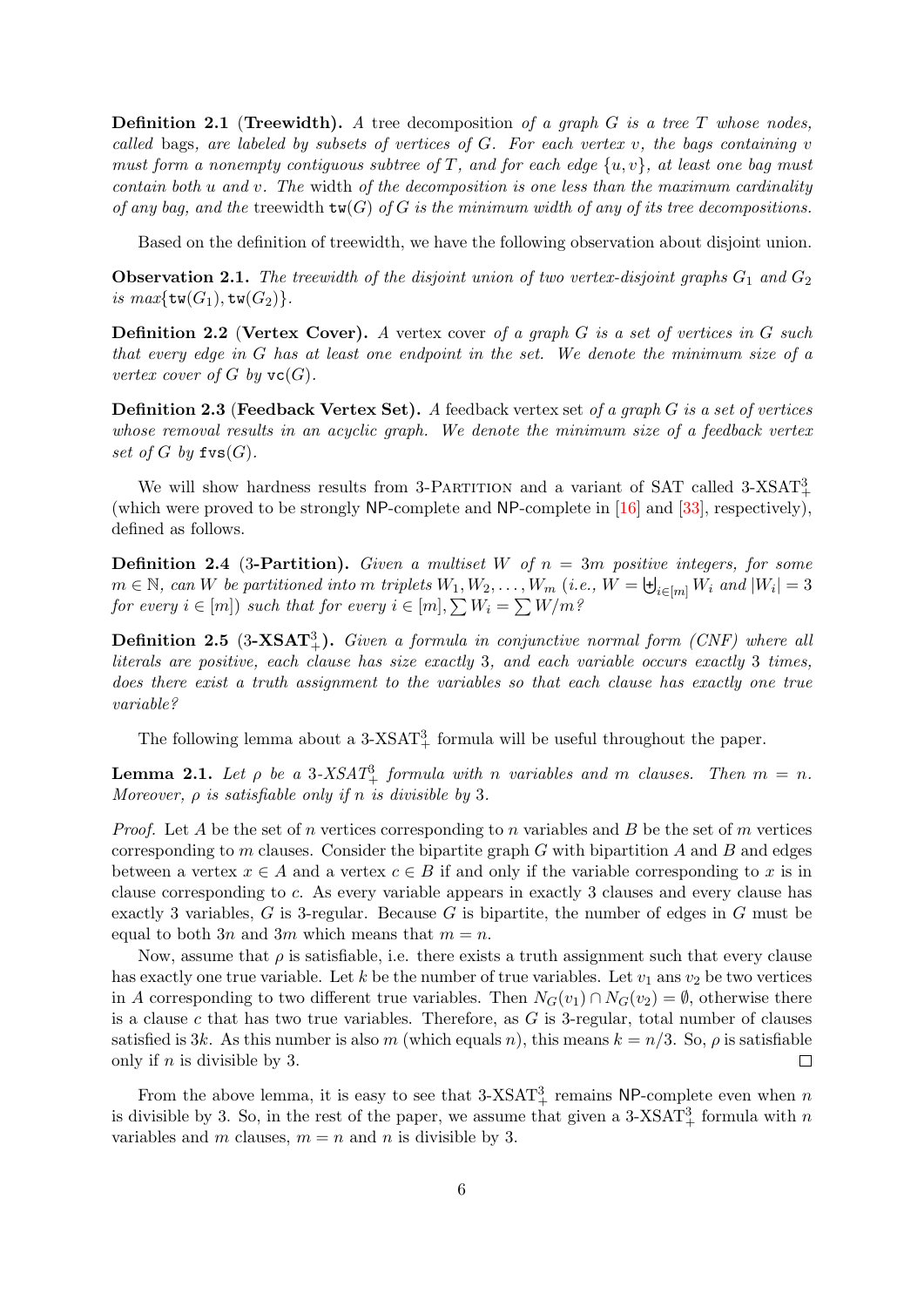<span id="page-7-6"></span>Fair Non-Eliminating Tournament. Given an infrastructure of a tournament represented by a graph  $G$  and the initial rankings of the contestants represented by a multiset of integers  $S, G$ is called  $S$ -fair if there exists an assignment of the contestants to the vertices of  $G$  such that the sum of the rankings of the neighbors of each contestant in  $G$  is the same. Equivalently, given the infrastructure graph G and the multiset of contestants' rankings S with  $|S| = |V(G)|$ , G is S-fair if there exists a bijection  $f: V(G) \to S$  such that for every vertex  $v \in V(G), \sum f(N(v)) = k$ , where  $k$  is a constant called  $S$ -fairness constant.

For any vertex  $v \in V(G)$ ,  $f(v)$  is called the *label* of v. We denote the set of all bijective functions that satisfy the above property by  $\mathcal{M}(G, S)$ . In [\[32\]](#page-21-12), O'Neal and Slater showed that if a graph  $G$  is  $S$ -fair, then its  $S$ -fairness constant is unique.

Since the infrastructure graph of a tournament is an undirected graph and the initial ranking of several players can be the same, we define the Fair Non-Eliminating Tournament (Fair-NET) problem as follows.

**Definition 2.6 (Fair-NET Problem).** Given an undirected graph G and a multiset of positive integers S with  $|S| = |V(G)|$ , is G S-fair (i.e.  $\mathcal{M}(G, S) \neq \emptyset$ )?

The following observations about S-fair graphs follow directly from its definition.

<span id="page-7-4"></span>**Observation 2.2 (Label Swap).** Let G be an S-fair graph. Let  $f \in \mathcal{M}(G, S)$ . Let  $u, v \in V(G)$ such that  $N_G(u) = N_G(v)$ . Consider  $f' : V(G) \to S$ , defined as follows. For all  $w \in V(G) \setminus S$  $\{u, v\}, f'(w) = f(w); f'(u) = f(v); f'(v) = f(u).$  Then  $f' \in \mathcal{M}(G, S)$ .

<span id="page-7-3"></span>**Observation 2.3.** Let G be an S-fair graph. Let  $u, v \in V(G)$  such that  $N_G(u) = N_G(v)$  and  $\{u, v\} \in E(G)$ . Then, for all  $f \in \mathcal{M}(G, S), f(u) = f(v)$ .

<span id="page-7-2"></span>**Observation 2.4.** Let G be an r-regular S-fair graph. Then the S-fairness constant is equal to  $r \cdot \sum S/|V(G)|$ .

<span id="page-7-0"></span>**Observation 2.5.** Given two graphs  $G_1$  and  $G_2$  and a multiset of positive integers  $S$ ,  $G_1 + G_2$ is S-fair if and only if  $G_1$  is  $S_1$ -fair and  $G_2$  is  $S_2$ -fair with the same fairness constant for some  $S_1, S_2 \subseteq S$  such that  $S_1 \oplus S_2 = S$ .

<span id="page-7-1"></span>**Observation 2.6.** Given a complete bipartite graph  $K_{m,n}(A, B)$  and a multiset of positive integers S,  $K_{m,n}$  is S-fair if and only if there exists a bijection  $f: V(K_{m,n}) \to S$  such that  $\sum f(A) = \sum f(B) = \sum S/2.$ 

Integer Linear Programming. In the Integer Linear Programming Feasibility (ILP) problem, the input consists of p variables  $x_1, x_2, \ldots, x_p$  and a set of m inequalities of the following form:

$$
a_{1,1}x_1 + a_{1,2}x_1 + \cdots + a_{1,p}x_p \le y_1
$$
  
\n
$$
a_{2,1}x_1 + a_{2,2}x_2 + \cdots + a_{2,p}x_p \le y_2
$$
  
\n
$$
\vdots \qquad \vdots
$$
  
\n
$$
a_{m,1}x_1 + a_{m,2}x_2 + \cdots + a_{m,p}x_p \le y_m
$$

where every coefficient  $a_{i_j}$  and  $y_i$  is required to be an integer. The task is to check whether there exists an assignment of integer values for every variable  $x_i$  so that all inequalities are satisfiable. The following theorem about the tractability of the ILP problem will be useful throughout Section [4.](#page-11-0)

<span id="page-7-5"></span>**Theorem 2.1** ([\[26,](#page-20-13) [24,](#page-20-14) [14\]](#page-19-9)). The ILP problem with p variables is FPT parameterized by p.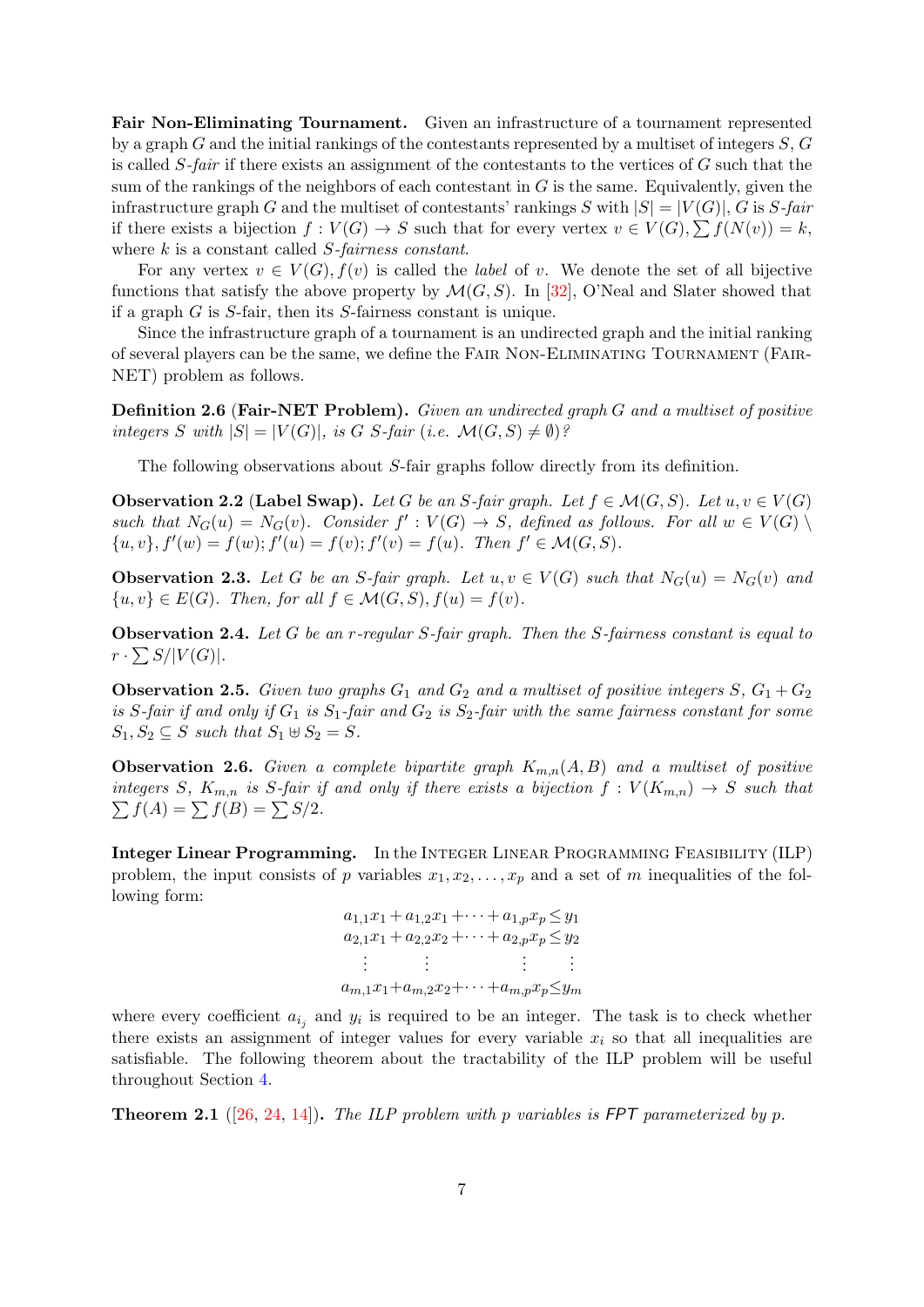<span id="page-8-1"></span>Parameterized Complexity. A problem Π is a parameterized problem if each problem instance of  $\Pi$  is associated with a *parameter k*. For simplicity, we denote a problem instance of a parameterized problem  $\Pi$  as a pair  $(I, k)$  where the second argument is the parameter k associated with I. The main objective of the framework of Parameterized Complexity is to confine the combinatorial explosion in the running time of an algorithm for an NP-hard parameterized problem  $\Pi$  to depend only on k. In particular, a parameterized problem  $\Pi$  is fixed-parameter *tractable* (FPT) if any instance  $(I, k)$  of  $\Pi$  is solvable in time  $f(k) \cdot |I|^{O(1)}$ , where f is an arbitrary computable function of k. Moreover, a parameterized problem  $\Pi$  is para-NP-hard if it is NPhard for some fixed constant value of the parameter k. For more information on Parameterized Complexity, we refer the reader to books such as [\[12,](#page-19-10) [10\]](#page-19-11).

# 3 Para-NP-hardness Results

In this section, we exhibit the para-NP-hardness of the FAIR-NET problem with respect to several structural graph parameters. We start with a para-NP-hardness result with respect to the parameter  $t w + \Delta$ .

<span id="page-8-0"></span>Theorem 3.1. The FAIR-NET problem is NP-hard for 3-regular graphs with treewidth 3. In particular, it is para-NP-hard parameterized by  $tw + \Delta$ , even for regular graphs.

*Proof.* We present a reduction from 3-PARTITION. Given a multiset W of  $n = 3m$  positive integers, for some  $m \in \mathbb{N}$ , we create two instances of FAIR-NET based on the value of m as follows (see Figure [3\)](#page-9-2).

**Case 1 When m is a multiple of 2:** In this case, we create an instance  $(G, S)$  of FAIR-NET where  $G = (m/2)K_{3,3}$  and  $S = W$ . Note that G is a 3-regular graph. Since  $tw(K_{3,3}) = 3$ , by Observation [2.1,](#page-6-0)  $tw(G) = 3$ . Let  $V(G) = \biguplus_{i \in [m/2]} V_i$  where  $V_i = A_i \cup B_i$  is the vertex set of the *i*-th copy of  $K_{3,3}$  with bipartition  $A_i$  and  $B_i$ . We now prove that W is a Yes instance of 3-PARTITION if and only if  $G$  is  $S$ -fair.

Assume first that W is a Yes instance of 3-PARTITION. Let  $W_1, W_2, \ldots, W_m$  be a corre-sponding partition of W. Then, by Definition [2.4,](#page-6-1) for every  $i \in [m], \sum W_i = \sum W/m$ . Let  $f: V(G) \to S$  be a bijective function defined as follows. For every  $i \in [m/2]$ , let  $f(A_i) = W_i$ and  $f(B_i) = W_{m/2+i}$  (the internal labeling within  $A_i$  and  $B_i$  is arbitrary). So, for every  $i \in [m/2], \sum f(A_i) = \sum f(B_i) = \sum W/m.$  Thus, by Observations [2.5](#page-7-0) and [2.6,](#page-7-1)  $G = (m/2)K_{3,3}$ is S-fair.

Conversely, let  $G = (m/2)K_{3,3}$  be S-fair. Then, by Observations [2.5](#page-7-0) and [2.6,](#page-7-1) there exists a bijection  $f: V(G) \to S$  such that for every  $i \in [m/2], \sum f(A_i) = \sum f(B_i) = \sum S/m =$  $\sum W/m$ . Thus,  $\{f(A_1), f(A_2), \ldots, f(A_{m/2}), f(B_1), \ldots, f(B_{m/2})\}$  is a partition of W satisfying the required property, so  $W$  is a Yes instance of 3-PARTITION.

**Case 2** [When m is not a multiple of 2]: Without loss of generality, we can assume that every element in W is greater than 1 as otherwise we can get an equivalent instance of 3- PARTITION by adding 1 to all the elements of W. Let  $sum = \sum W/m$  be the required sum of every subset. As every element in W is greater than 1,  $sum \ge 6$ . In this case, we create an instance  $(G, S)$  of FAIR-NET where  $G = ((m + 1)/2)K_{3,3}$  and  $S = W \cup \{sum - 2, 1, 1\}$ . Note that G is a 3-regular graph and  $tw(G) = 3$ . Let  $V(G) = \biguplus_{i \in [m+1/2]} V_i$  where  $V_i = A_i \cup B_i$  is the vertex set of the *i*-th copy of  $K_{3,3}$  with bipartition  $A_i$  and  $B_i$ . We now prove that W is a Yes instance of 3-PARTITION if and only if  $G$  is  $S$ -fair.

Assume first that W is a Yes instance of 3-PARTITION. Let  $W_1, W_2, \ldots, W_m$  be the corre-sponding partition of W. Then, by Definition [2.4,](#page-6-1) for every  $i \in [m], \sum W_i = \sum W/m = sum$ . Let  $W_{m+1} = \{ sum - 2, 1, 1 \}.$  Clearly,  $\sum W_{m+1} = sum.$  As  $S = W \biguplus \{ sum - 2, 1, 1 \}.$  $S = \biguplus_{i \in [m+1]} W_i$ . Let  $f : V(G) \to S$  be a bijective function defined as follows. For every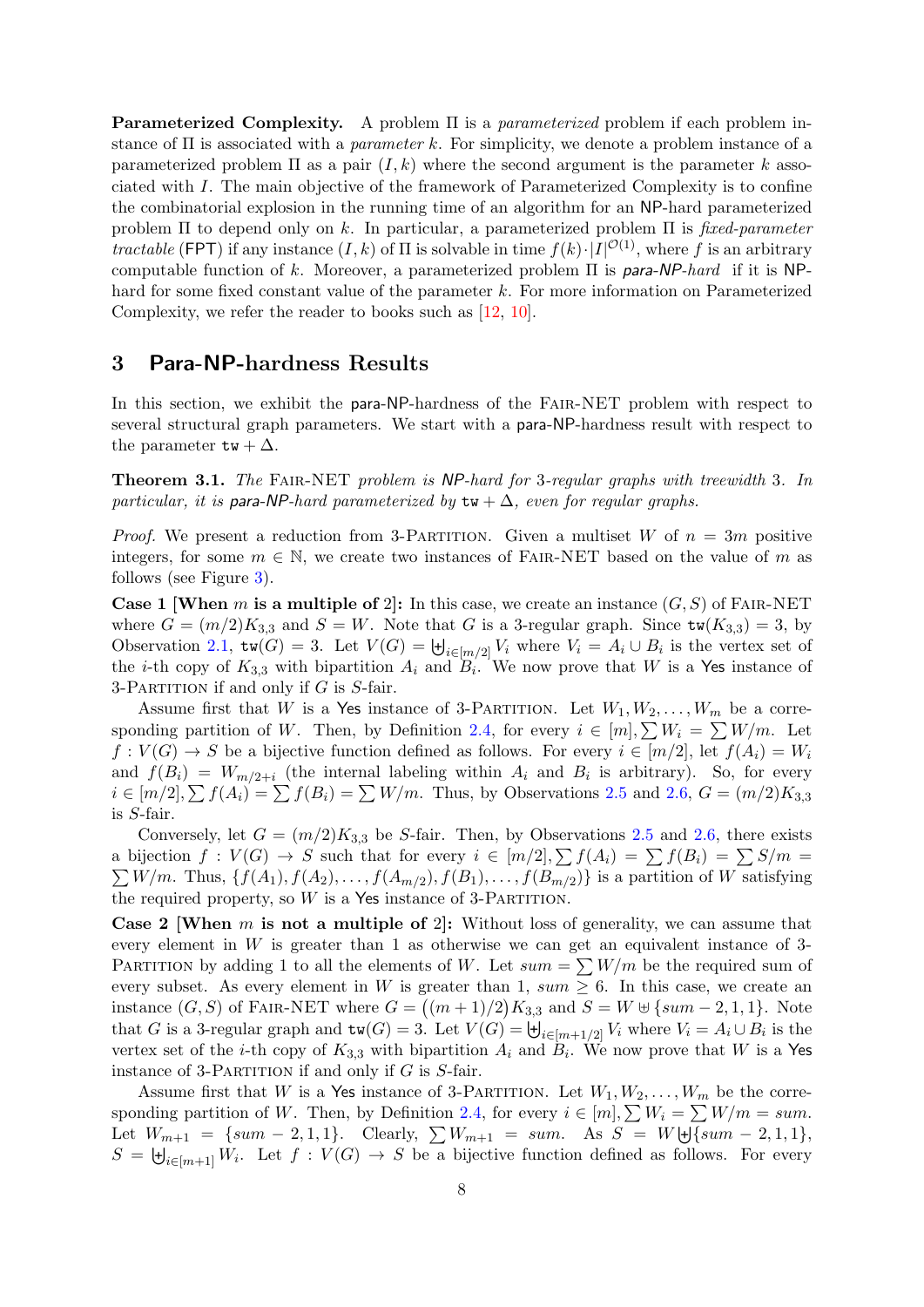<span id="page-9-2"></span>

Figure 3: Example of the graph G built in the reduction of Theorem [3.1.](#page-8-0)  $t = m/2$  for Case 1 and  $t = (m+1)/2$  for Case 2.

 $i \in [(m+1)/2]$ , let  $f(A_i) = W_i$  and  $f(B_i) = W_{(m+1)/2+i}$  (the internal labeling within  $A_i$ and  $B_i$  is arbitrary). So, for every  $i \in [(m+1)/2], \sum f(A_i) = \sum f(B_i) = sum$ . Thus, by Observations [2.5](#page-7-0) and [2.6,](#page-7-1)  $G = ((m + 1)/2)K_{3,3}$  is S-fair.

Conversely, let  $G = (m + 1)/2K_{3,3}$  be S-fair. Then, by Observations [2.5](#page-7-0) and [2.6,](#page-7-1) there exists a bijection  $f: V(G) \to S$  such that for every  $i \in [(m+1)/2], \sum f(A_i) = \sum f(B_i) =$  $\sum S/(m+1) = \sum W/m$ . Without loss of generality, let  $A_s$  be the set containing sum – 2, for some  $s \in [(m+1)/2]$ . As  $\sum A_s = \sum s |A_s| = 3$  and all the elements in W are greater than 1, necessarily  $A_s = \{sum - 2, 1, 1\}$ . As  $S = W \biguplus \{sum - 2, 1, 1\}$ , we get that  $\{f(A_1), \ldots, f(A_{s-1}), f(A_{s+1}), \ldots, f(A_{(m+1)/2}), f(B_1), \ldots, f(B_{(m+1)/2})\}$  is a partition of W satisfying the required property, so  $W$  is a Yes instance of 3-PARTITION.  $\Box$ 

We now proceed with the para-NP-hardness result with parameter  $fvs + \Delta$ .

<span id="page-9-1"></span>**Theorem 3.2.** The FAIR-NET problem is NP-hard for forests with  $\Delta = 3$ . Since forests have fvs = 0, FAIR-NET is para-NP-hard parameterized by fvs +  $\Delta$ .

*Proof.* We present a simple reduction from 3-PARTITION. Given a multiset W of  $n = 3m$ positive integers, for some  $m \in \mathbb{N}$ , let  $sum = \sum W/m$  be the required sum of every subset. We create an instances  $(G, S)$  of FAIR-NET where  $G = mK_{1,3}$  and  $S = W \biguplus \{s_1 = sum, s_2 = m\}$  $sum, \ldots, s_m = sum$ . Note that G is a forest with  $\Delta(G) = 3$ . Let  $V(G) = \biguplus_{i \in [m]} V_i$  where  $V_i = \{v_i\} \cup B_i$  is the vertex set of the *i*-th copy of  $K_{1,3}$  with  $B_i$  being the set of leaves. See Figure [4.](#page-10-0) We now prove that W is a Yes instance of 3-PARTITION if and only if G is S-fair.

Assume first that W is a Yes instance of 3-PARTITION. Let  $W_1, W_2, \ldots, W_m$  be the cor-responding partition of W. Then, by Definition [2.4,](#page-6-1) for every  $i \in [m], \sum W_i = \text{sum}$ . Let  $f: V(G) \to S$  be a bijective function defined as follows. For every  $i \in [m]$ , let  $f(B_i) = W_i$  and  $f(v_i) = sum$  (the internal labeling of  $B_i$  is arbitrary). So, for every  $i \in [m], f(v_i) = \sum f(B_i) =$ sum. Thus, by Observations [2.5](#page-7-0) and [2.6,](#page-7-1)  $G = mK_{1,3}$  is S-fair.

Conversely, let  $G = mK_{1,3}$  be S-fair. Then, by Observations [2.5](#page-7-0) and [2.6,](#page-7-1) there exists a bijection  $f: V(G) \to S$  such that for every  $i \in [m], f(v_i) = \sum f(B_i) = \sum S/(m+1) = sum$ . As  $S = W \biguplus \{s_1 = sum, s_2 = sum, \dots, s_m = sum\}$ , we get that  $\{f(B_1), \dots, f(B_m)\}$  is a partition of  $W$  satisfying the required property, so  $W$  is a Yes instance of 3-PARTITION.  $\Box$ 

Finally, we give the para-NP-hardness result with parameter  $\alpha + \Delta$ . (Recall that  $\alpha$  is the number of distinct integers in the input multiset.)

<span id="page-9-0"></span>Theorem 3.3. The FAIR-NET problem in NP-hard for 6-regular graphs with 3 distinct labels. In particular, it is para-NP-hard parameterized by  $\alpha + \Delta$ , even for regular graphs.

*Proof.* We present a reduction from  $3-XSAT<sup>3</sup><sub>+</sub>$ . Given a  $3-XSAT<sup>3</sup><sub>+</sub>$  formula  $\rho$  with n variables and n clauses, we create an instance  $(G, S)$  of FAIR-NET as follows. Suppose that the variables are indexed by  $1, 2, \ldots, n$  and so do the clauses. For every  $i \in [n]$ , the variable gadget in G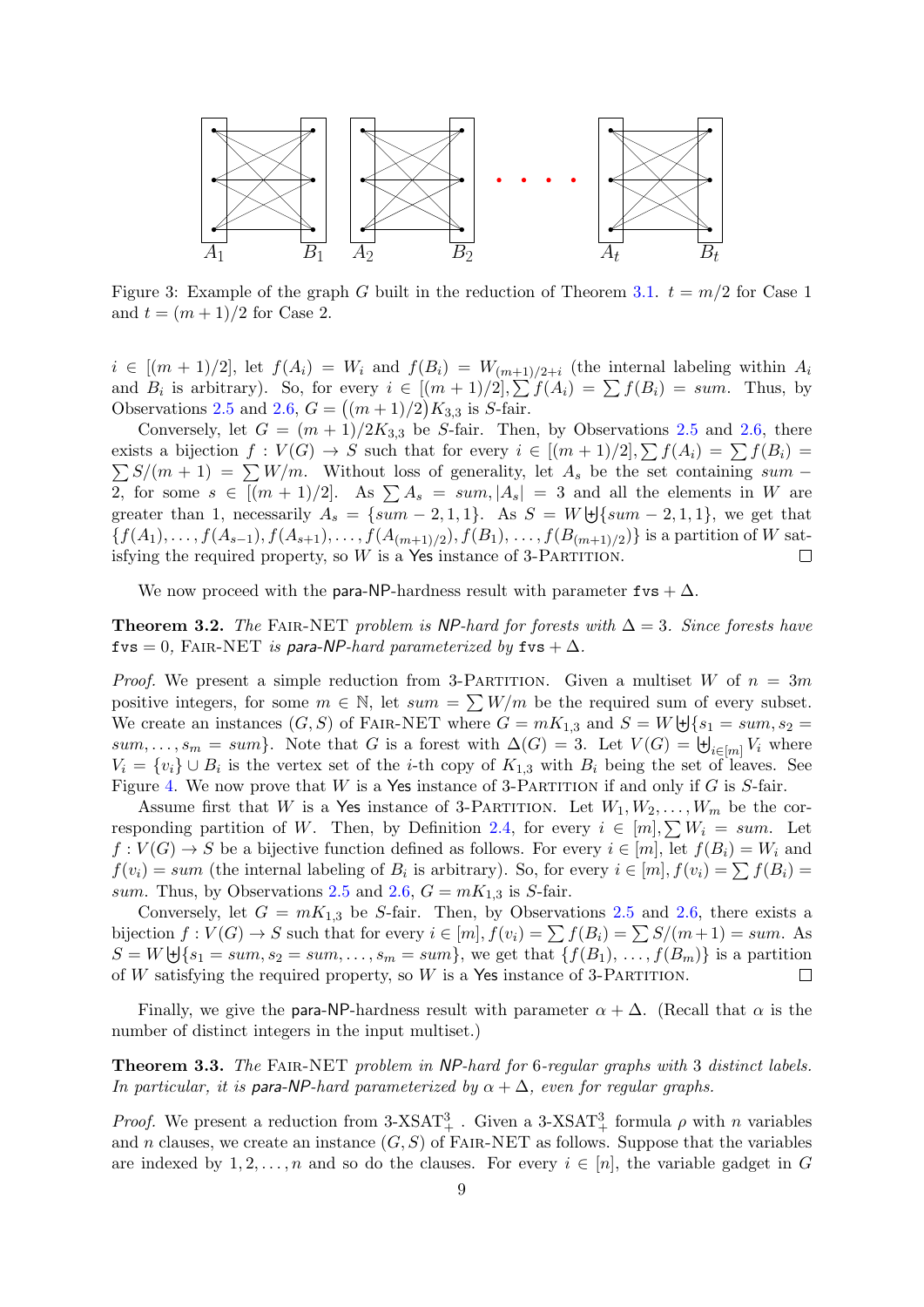<span id="page-10-0"></span>

Figure 4: Example of the graph G built in the reduction of Theorem [3.2.](#page-9-1)

consists of a single vertex  $x_i$  called a variable vertex. Let A be the set of all the variable vertices. For every  $i \in [n]$ , the clause gadget in G consists of 15 vertices  $c_i^1, c_i^2, \ldots, c_i^{15}$ . For every  $i \in [n]$ , we add the following edges between these 15 vertices in the clause gadget in  $G$  (see Figure [5\)](#page-11-1):

- $\forall j \in [3], \{c_i^1, c_i^{1+j}\}$  $\{e_i^{1+j}\}\$ . [Edge set of  $K_{1,3}(\{c_i^1\}, \{c_i^2, c_i^3, c_i^4\})$ ].
- $\forall j \in [3], \{c_i^8, c_i^{8+j}\}$  $\{e_i^{8+j}\}\$ . [Edge set of  $K_{1,3}(\{c_i^8\}, \{c_i^9, c_i^{10}, c_i^{11}\})$ ].
- $\{c_i^2, c_i^3\}, \{c_i^3, c_i^4\}, \{c_i^4, c_i^2\}.$  [Edge set of complete graph on  $\{c_i^2, c_i^3, c_i^4\}$ ].
- $\{c_i^9, c_i^{10}\}, \{c_i^{10}, c_i^{11}\}, \{c_i^{11}, c_i^{9}\}.$  [Edge set of complete graph on  $\{c_i^9, c_i^{10}, c_i^{11}\}.$
- $\forall j \in \{2,3,4\}, \forall k \in \{5,6,7\}, \{c_i^j\}$  $\{c_i^j, c_i^k\}$ . [Edge set of  $K_{3,3}(\{c_i^2, c_i^3, c_i^4\}, \{c_i^5, c_i^6, c_i^7\})$ ].
- $\forall j \in \{9, 10, 11\}, \forall k \in \{12, 13, 14\}, \{c_i^j\}$  $\{c_i^j, c_i^k\}$ . [Edge set of  $K_{3,3}(\{c_i^9, c_i^{10}, c_i^{11}\}, \{c_i^{12}, c_i^{13}, c_i^{14}\})$ ].
- $\forall j \in \{5, 6, 7, 12, 13, 14\}, \{c_i^{15}, c_i^j\}$ <sup>j</sup><sub>i</sub>}. [Edge set of  $K_{1,6}(\lbrace c_i^{15}\rbrace, \lbrace c_i^5, c_i^6, c_i^7, c_i^{12}, c_i^{13}, c_i^{14}\rbrace)].$

We now explain how we connect the variable and the clause gadgets. For every variable vertex  $x_i$ , let j, k and l be the indices of the clauses where the *i*-th variable appears. Then, we add the 6 edges  $\{x_i, c_j^1\}, \{x_i, c_j^8\}, \{x_i, c_k^1\}, \{x_i, c_k^8\}, \{x_i, c_l^1\}$  and  $\{x_i, c_l^8\}$  to G. This completes the construction of G. Note that  $|V(G)| = n + 15n = 16n$ . We now define S as the multiset containing 3 distinct labels 1, 2 and 4 with  $\alpha_S(1) = 2n/3, \alpha_S(2) = 15n$  and  $\alpha_S(4) = n/3$ . From the above construction, it is easy to see that  $G$  is a 6-regular graph and  $S$  contains 3 distinct labels. By Observation [2.4,](#page-7-2) the S-fairness constant  $k = 12$ .

In what follows, we will set a variable to true if and only if the label of the corresponding variable vertex is 4 and false otherwise. We now prove that  $\rho$  is a satisfiable if and only if G is S-fair.

Assume first that  $\rho$  is satisfiable. Let A' be the subset of variable vertices for which the corresponding variables are true. From Lemma [2.1,](#page-6-2)  $|A'| = n/3$ . Let  $f : V(G) \to S$  be a bijective function defined as follows: (i) for all  $v \in A', f(v) = 4$ ; (ii) for all  $v \in A \setminus A', f(v) = 1$ ; (iii) for all  $v \in V(G) \setminus A$ ,  $f(v) = 2$ . For every  $i \in [n]$ , let B be the set containing vertices the  $c_i^1$  and  $c_i^8$ . From the construction of G, only vertices from B have neighbors in A, so for all  $v \in V(G) \setminus B, f(N_G(v)) = \{2, 2, 2, 2, 2, 2\}.$  As every clause has exactly one true variable and two false variables, for every vertex  $v \in B$ ,  $f(N_G(v)) = \{4, 1, 1, 2, 2, 2\}$ . So, for all  $v \in B$  $V(G), \sum f(N_G(v)) = 12.$  Hence, G is S-fair.

Conversely, let G be S-fair. Then, there exists a bijection  $f: V(G) \to S$  such that for all  $v \in V(G), \sum_{i} f(N_G(v)) = 12$ . Note that, for every  $i \in [n], N_G(c_i^5) = N_G(c_i^6) = N_G(c_i^7)$ and  $\{c_i^5, c_i^6\}, \{c_i^7, c_i^7\}, \{c_i^7, c_i^5\} \in E(G)$ , so by Observation [2.3,](#page-7-3)  $f(c_i^5) = f(c_i^6) = f(c_i^7)$ . Similarly,  $f(c_i^{12}) = f(c_i^{13}) = f(c_i^{24}), f(c_i^{2}) = f(c_i^{3}) = f(c_i^{4})$  and  $f(c_i^{9}) = f(c_i^{10}) = f(c_i^{11}).$ 

Consider the vertex  $c_i^{15}$ , for any  $i \in [n]$ . As  $\sum f(N_G(c_i^{15})) = 12$  and  $N_G(c_i^{15}) = \{c_i^5, c_i^6, c_i^7, c_i^{12}, c_i^{12}\}$  $c_i^{13}, c_i^{14}$ , we have that  $3f(c_i^5) + 3f(c_i^{12}) = 12$  (by the equalities above). Therefore,  $f(c_i^5)$  +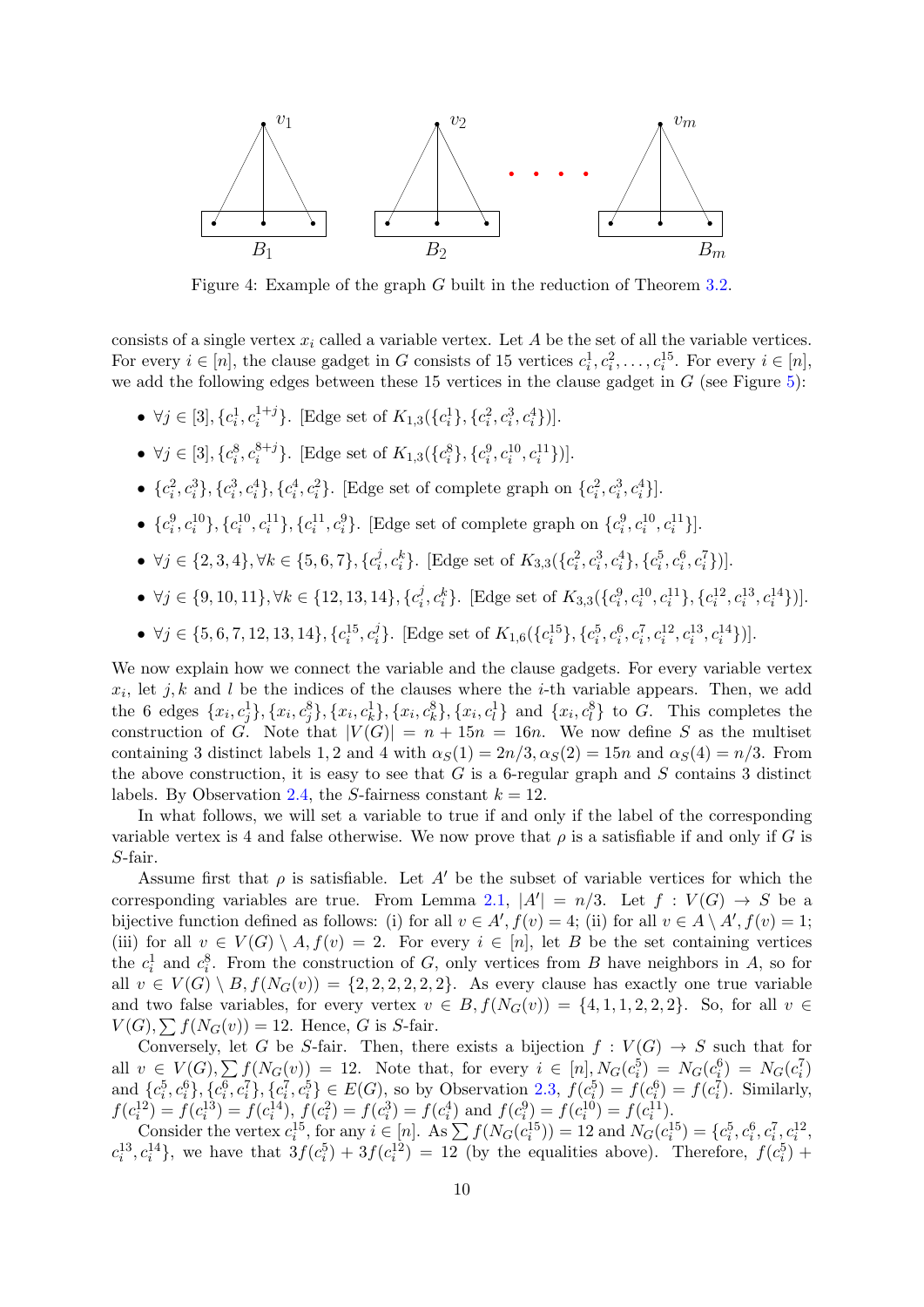<span id="page-11-1"></span>

Figure 5: Example of the clause gadget in G for a clause  $c_i = x_j \vee x_k \vee x_l$  built in the reduction of Theorem [3.3.](#page-9-0)

 $f(c_i^{12}) = 4$  which necessarily implies that  $f(c_i^5) = f(c_{i\cdot}^{12}) = 2$ . Now, consider the vertex  $c_i^5$ . As  $\sum f(N_G(c_i^5)) = 12$  and  $N_G(c_i^5) = \{c_i^6, c_i^7, c_i^2, c_i^3, c_i^4, c_i^{15}\}\$ , we have that  $3f(c_i^2) + f(c_i^{15}) = 8$ (by equalities above). Therefore, necessarily  $f(c_i^2) = f(c_i^{15}) = 2$ . Similarly,  $f(c_i^9) = 2$ . Now, consider the vertex  $c_i^2$ . As  $\sum f(N_G(c_i^2)) = 12$  and  $N_G(c_i^2) = \{c_i^1, c_i^3, c_i^4, c_i^5, c_i^6, c_i^7\}$ , necessarily  $f(c_i^1) = 2$ . Similarly,  $f(c_i^8) = 2$ .

So far, we conclude that all and only the occurrences of integer 2 in S are used to label the vertices of the clause gadgets. Finally, consider the vertex  $c_i^1$ . Let  $c_i^1$  is adjacent to variable vertices  $x_j, x_k$  and  $x_l$ . As  $\sum f(N_G(c_i^1)) = 12$  and  $N_G(c_i^1) = \{c_i^2, c_i^3, c_i^4, x_j, x_k, x_l\}$ , we get that  $f(x_i) + f(x_k) + f(x_l) = 6$ . The only solution to this equation is  $\{4, 1, 1\}$  as the remaining labels are 4 and 1. Without loss of generality, let  $f(x_j) = 4, f(x_k) = f(x_l) = 1$ . Recall that, we set a variable to true if and only if the label of the corresponding variable vertex is 4 and false otherwise, so we assign variable corresponding to  $x_j$  as true and variables corresponding to  $x_k$ and  $x_l$  as false. It is easy to see that a clause has exactly one true variable. As the number of times 4 appear in S is  $n/3$  and every variable appears exactly in 3 clauses, the number of satisfied clauses is *n*. Hence  $\rho$  is satisfiable.  $\Box$ 

# <span id="page-11-0"></span>4 FPT Algorithms

In this section, we develop FPT algorithms for the Fair-NET problem with respect to several structural graph parameters. We begin by giving a observation for a graph  $G$  to be  $S$ -fair when G contains isolated vertices.

**Observation 4.1.** Let G be a graph with  $\delta(G) = 0$  and S be a multiset of positive integers. Then, G is S-fair if and only if for every vertex  $v \in V(G)$ ,  $\deg_G(v) = 0$  (i.e., G contains only isolated vertices).

Due to the above observation, in the rest of this section, we assume that  $G$  does not contain any isolated vertices. We now give conditions that a graph  $G$  must satisfy to be S-fair when  $G$ is a cycle or  $\delta(G) = 1$ .

<span id="page-11-2"></span>**Lemma 4.1.** Let G be a connected graph with  $\delta(G) = 1$  and S be a multiset of positive integers. Then,  $G$  is  $S$ -fair only if  $G$  is a star.

*Proof.* Assume that G is S-fair. Let f be a function in  $\mathcal{M}(G, S)$  and k be the S-fairness constant. Let  $v \in V(G)$  be a vertex of degree 1, and let u be the neighbor of v. As  $\sum f(N_G(v)) = k$ , we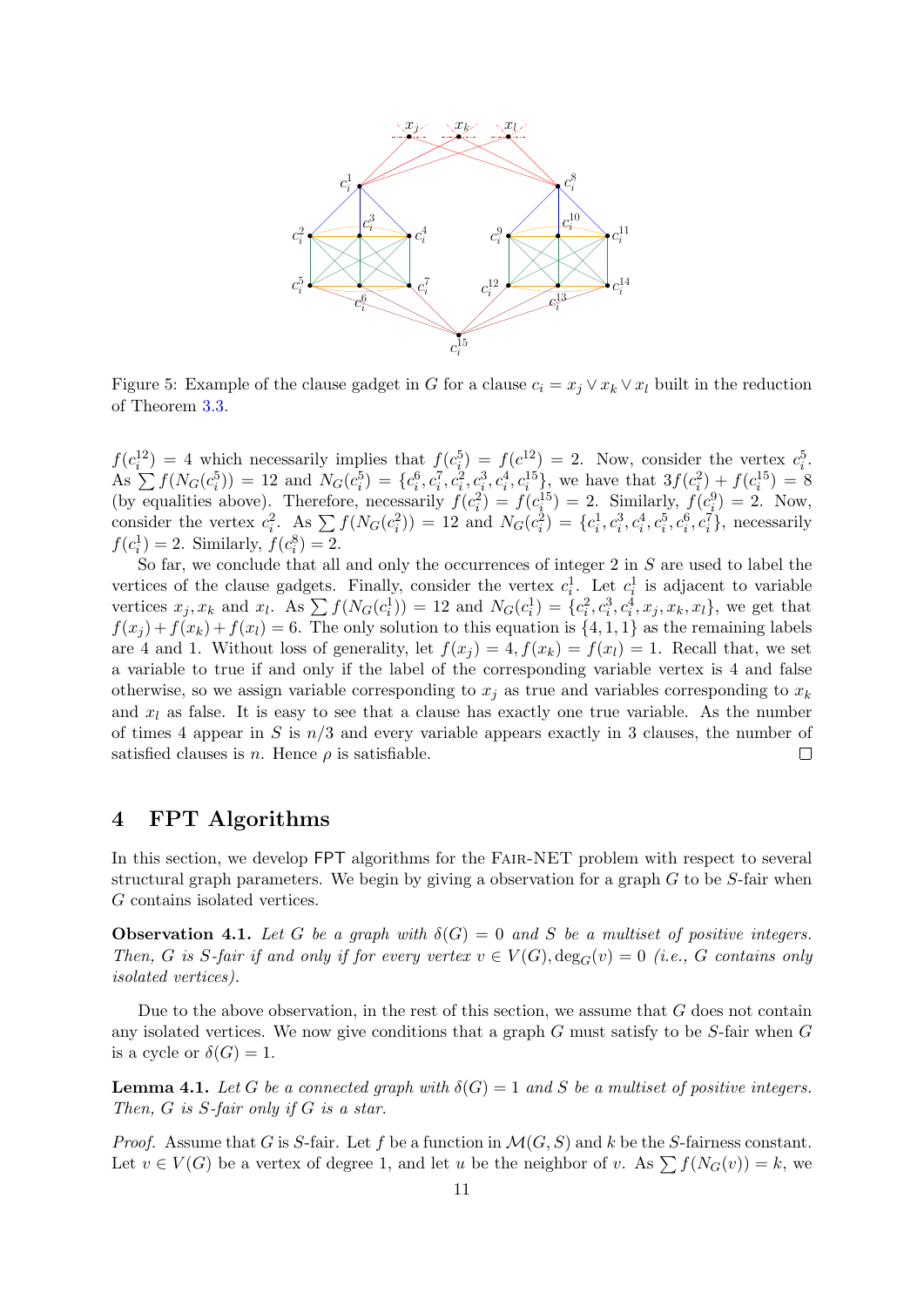get that  $f(u) = k$ . Assume for contradiction that G is not a star. Then,  $|V(G)| \geq 4$ , otherwise G is a star. Let w be a neighbor of u other than v such that  $\deg_G(w) \geq 2$ . (If no such w exists, then G is a star.) As  $\sum f(N_G(w)) = k$  and  $f(u) = k$ , we get that  $\sum f(N_G(w) \setminus \{u\}) = 0$ . Since  $N_G(w) \setminus \{u\} \neq \emptyset$  and labels are positive, this is a contradiction.  $\Box$ 

<span id="page-12-4"></span>**Lemma 4.2.** Let G be a cycle graph on n vertices and S be a multiset of positive integers. Let k be the required S-fairness constant. Then:

- If n mod  $4 = 0$ , then G is S-fair if and only if S contains 4 labels  $a, b, k a, k b$  with  $\alpha_S(a) = \alpha_S(b) = \alpha_S(k-a) = \alpha_S(k-b) = n/4$ , for some  $a, b \in \mathbb{N}$  such that  $a, b < k$ .
- If n mod  $4 \neq 0$ , then G is S-fair if and only if S contains only one label,  $k/2$ , with  $\alpha_S(k/2) = n.$

*Proof.* Assume first that G is S-fair. Denote  $V(G) = \{v_1, v_2, \ldots, v_n\}$  in the cyclic order, and let  $f \in \mathcal{M}(G, S)$ . Then, for every  $v \in V(G), \sum f(N(v)) = k$ . As G is a cycle, for every  $i \in [n], N(v_i) = \{v_{(i-1) \mod n}, v_{(i+1) \mod n}\}.$  Thus, we have that for every  $i \in [n], f(v_{(i-1) \mod n}) +$  $f(v_{(i+1) \mod n}) = k$ . If we expand these equations, we get the following:

$$
f(v_1) + f(v_3) = f(v_3) + f(v_5), \dots, f(v_{n-3}) + f(v_{n-1}) = f(v_{n-1}) + f(v_1).
$$
 (1)

$$
f(v_2) + f(v_4) = f(v_4) + f(v_6), \dots, f(v_{n-2}) + f(v_n) = f(v_n) + f(v_2).
$$
 (2)

$$
f(v_3) + f(v_5) = f(v_5) + f(v_7), \dots, f(v_{n-1}) + f(v_1) = f(v_1) + f(v_3).
$$
\n(3)

$$
f(v_4) + f(v_6) = f(v_6) + f(v_8), \dots, f(v_n) + f(v_2) = f(v_2) + f(v_4).
$$
\n(4)

From these equations, we get the following relations:

<span id="page-12-0"></span>
$$
f(v_1) = f(v_5) = f(v_9) = \ldots = f(v_{n-3})
$$
\n(5)

<span id="page-12-1"></span>
$$
f(v_2) = f(v_6) = f(v_{10}) = \ldots = f(v_{n-2})
$$
\n(6)

<span id="page-12-2"></span>
$$
f(v_3) = f(v_7) = f(v_{11}) = \ldots = f(v_{n-1})
$$
\n(7)

<span id="page-12-3"></span>
$$
f(v_4) = f(v_8) = f(v_{12}) = \ldots = f(v_n)
$$
\n(8)

Notice that Equations [5,](#page-12-0) [6,](#page-12-1) [7](#page-12-2) and [8](#page-12-3) contain all the vertices  $v_i$ ,  $i \in [n]$ , such that i mod  $4 = 1$ , i mod  $4 = 2$ , i mod  $4 = 3$  and i mod  $4 = 0$ , respectively. Now, we consider the following cases:

- If n mod 4 = 1, then  $(n-3)$  mod 4 = 2, $(n-2)$  mod 4 = 3, $(n-1)$  mod 4 = 0 and  $n \mod 4 = 1$ . By the observation that Equation [6](#page-12-1) contains all the vertices  $v_i, i \in [n]$ , such that i mod  $4 = 2$ ,  $f(v_{n-3}) = f(v_2)$ . Similarly,  $f(v_{n-2}) = f(v_3)$ ,  $f(v_{n-1}) = f(v_4)$  and  $f(v_n) = f(v_1)$ . So, by Equations [5,](#page-12-0) [6,](#page-12-1) [7](#page-12-2) and [8,](#page-12-3) we get that all the vertices have the same label. Thus, S contains only one label,  $k/2$ , with  $\alpha_S(k/2) = n$ .
- If n mod  $4 = 2$ , then  $(n 3) \mod 4 = 3, (n 2) \mod 4 = 0, (n 1) \mod 4 = 1$  and n mod 4 = 2. By the observation that Equation [6](#page-12-1) contains all the vertices  $v_i, i \in [n]$ , such that i mod  $4 = 2$ ,  $f(v_n) = f(v_2)$ . Similarly,  $f(v_{n-3}) = f(v_3)$ . So, by Equations [5,](#page-12-0) [6,](#page-12-1) [7](#page-12-2) and [8,](#page-12-3) we get that  $f(v_1) = f(v_3)$  and  $f(v_2) = f(v_4)$ . Denote  $f(v_1) = a$  and  $f(v_2) = b$ . As  $f(v_1) + f(v_3) = k$  and  $f(v_2) + f(v_4) = k$ , we get that  $a = b = k/2$ . Thus, S contains only one label,  $k/2$ , with  $\alpha_S(k/2) = n$ .
- If n mod 4 = 3, then  $(n-3)$  mod 4 = 0, $(n-2)$  mod 4 = 1, $(n-1)$  mod 4 = 2 and  $n \mod 4 = 3$ . By the observation that Equation [6](#page-12-1) contains all the vertices  $v_i, i \in [n]$ , such that i mod  $4 = 2$ ,  $f(v_{n-3}) = f(v_4)$ . Similarly,  $f(v_{n-2}) = f(v_1)$ ,  $f(v_{n-1}) = f(v_2)$  and  $f(v_n) = f(v_3)$ . So, by Equations [5,](#page-12-0) [6,](#page-12-1) [7](#page-12-2) and [8,](#page-12-3) we get that all the vertices have the same label. Thus, S contains only one label,  $k/2$ , with  $\alpha_S(k/2) = n$ .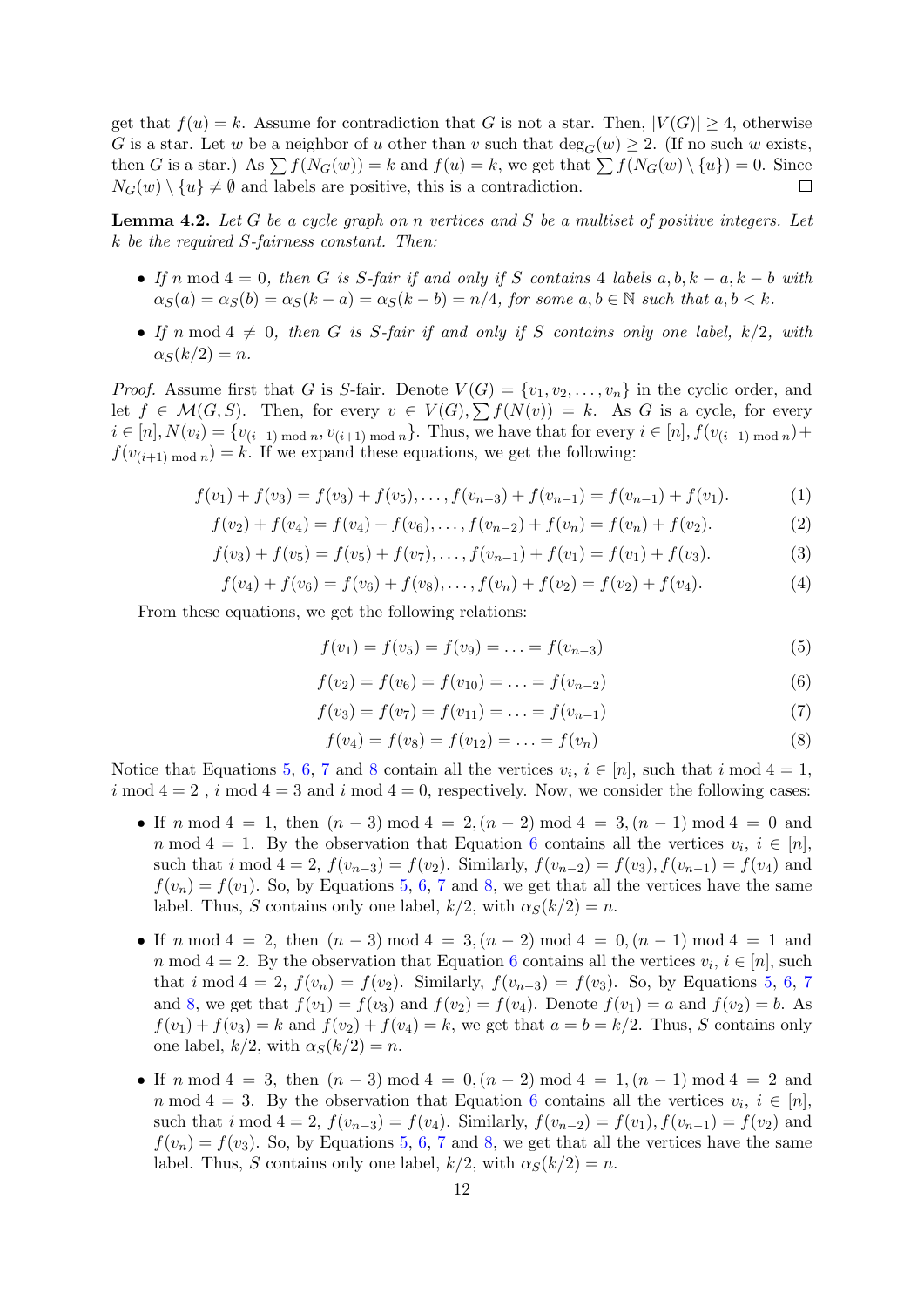• If n mod  $4 = 0$ , then  $(n - 3) \mod 4 = 1, (n - 2) \mod 4 = 2, (n - 1) \mod 4 = 3$  and n mod 4 = 0, so we do not get any new relation. Denote  $f(v_1) = a$  and  $f(v_2) = b$ . As  $f(v_1) + f(v_3) = k$  and  $f(v_2) + f(v_4) = k$ , we get  $f(v_3) = k - a$  and  $f(v_4) = k - b$ . By Equations [5,](#page-12-0) [6,](#page-12-1) [7](#page-12-2) and [8,](#page-12-3) S contains 4 labels  $a, b, k - a, k - b$  with  $\alpha_S(a) = \alpha_S(b)$  $\alpha_S(k-a) = \alpha_S(k-b) = n/4.$ 

Conversely, first assume that n mod  $4 = 0$  and S contains 4 labels  $a, b, k - a, k - b$  with  $\alpha_S(a) =$  $\alpha_S(b) = \alpha_S(k-a) = \alpha_S(k-b) = n/4$ , for any  $a, b \in \mathbb{N}$  such that  $a, b < k$ . Denote  $V(G)$  $\{v_1, v_2, \ldots, v_n\}$  in the cyclic order. Let  $f: V(G) \to S$  be a bijective function defined as follows. For every  $i \in [n/4]$ , let  $f(v_{4i-3}) = a$ ,  $f(v_{4i-2}) = b$ ,  $f(v_{4i-1}) = k - a$  and  $f(v_{4i}) = k - b$ . It is easy to see that  $f \in \mathcal{M}(G, S)$ , so G is S-fair.

Finally, assume that  $n \mod 4 \neq 0$  and S contains only one label,  $k/2$ , with  $\alpha_S(k/2) = n$ . Let  $f: V(G) \to S$  be a bijective function defined as follows. For every  $v \in V(G)$ ,  $f(v) = k/2$ . It is easy to see that  $f \in \mathcal{M}(G, S)$ , so G is S-fair.  $\Box$ 

We first prove that the FAIR-NET problem is FPT parameterized by  $fvs + \alpha + \Delta$ . The following two lemmas will be helpful in proving it.

<span id="page-13-1"></span>**Lemma 4.3.** There exists an  $\mathcal{O}(|V(G)|)$ -time algorithm that, given (i) a graph G, (ii) a multiset of positive integers  $S$ , (iii) an induced subgraph  $F$  of  $G$  such that its a forest, and (iv) a bijection  $f'$  from  $N_G(F) \cup \text{leaves}(F)$  to a subset S' of S, returns another bijection  $f''$  from  $N_G(F) \cup V(F)$  to a set  $S''^1$  $S''^1$  such that  $S' \subseteq S''$  and  $f' = f''|_{V'}$ . Moreover, if G is S-fair and  $f' = f|_{N_G(F) \cup \text{leaves}(F)}$ for some  $f \in \mathcal{M}(G, S)$ , then  $f'' = f|_{N_G(F) \cup V(F)}$ .

*Proof.* Let  $(G, k)$  be an instance of FAIR-NET. Let k be the required S-fairness constant. Let  $\mathcal{F} = \{T_1, T_2, \ldots, T_t\}$  be the set of connected components of F. For every tree  $T \in \mathcal{F}$ , we do the following. Let r be an arbitrarily chosen non-leaf vertex of  $T$ . Then, consider  $T$  as a rooted tree with r as the root vertex. Let  $d$  be the depth of the tree T. We partition the vertex set  $V(T) = V_1 \cup V_2 \ldots \cup V_d$ , such that  $V_i$  contains all the vertices of T at depth i. Note that  $V_1 = \{r\}$  and  $V_d \subseteq \text{leaves}(T)$ . Now, consider a vertex  $v \neq r$  in T. We partition  $N_G(v) = \{p_v\} \cup (\text{children}_T(v) \cap \text{leaves}(T)) \cup (\text{children}_T(v) \setminus \text{leaves}(T)) \cup (N_G(v) \setminus V(T)),$  where  $p_v$  is the parent of v in T, children $T(v) \cap \text{leaves}(T)$  is the set of children of v in T which are leaves of T, children $T(v) \setminus \text{leaves}(T)$  is the set of children of v in T which are non-leaf vertices of T and  $N_G(v) \setminus T$  is the set of neighbors of v not in T.

Given  $f'$ , we define another function  $f_T$  on  $V' = V(T) \setminus \text{leaves}(T)$  recursively as follows.

- (i) Base Case: For all  $v \in V'$  such that v has a leaf child, let w be an arbitrarily chosen leaf child of v. Then,  $f_T(v) = k - \sum f'(N_G(w) \setminus V(T)).$
- (i) **Recursive Step:** For all  $v \in V'$  such that v doesn't have any leaf child, let w be an arbitrarily chosen child of v. Then,  $f_T(v) = k - \sum f_T(\text{children}_T(w) \setminus \text{leaves}(T)) - \sum f'(\text{children}_T(w) \cap$ leaves $(T)$ ) –  $\sum f'(N_G(w) \setminus T)$ .

Note that, if  $v \in V_i$ , then children $T(v) \in V_{i+1}$ . So, we compute  $f_T$  by processing vertices of T in the order  $V_{d-1}, \ldots, V_1$ . We now define  $f''$  from  $N_G(F) \cup V(F)$  to  $S'' = S' \cup f_{T_1} \cup f_{T_2} \ldots f_{T_t}$ as follows.

- (i) For every  $v \in N_G(F) \cup L$ ,  $f''(v) = f'(v)$ .
- (i) For every  $i \in [t]$  and  $v \in V(T_i) \setminus \text{leaves}(T_i)$ ,  $f''(v) = f_{T_i}(v)$ .

<span id="page-13-0"></span> $1S''$  may not be a subset of S.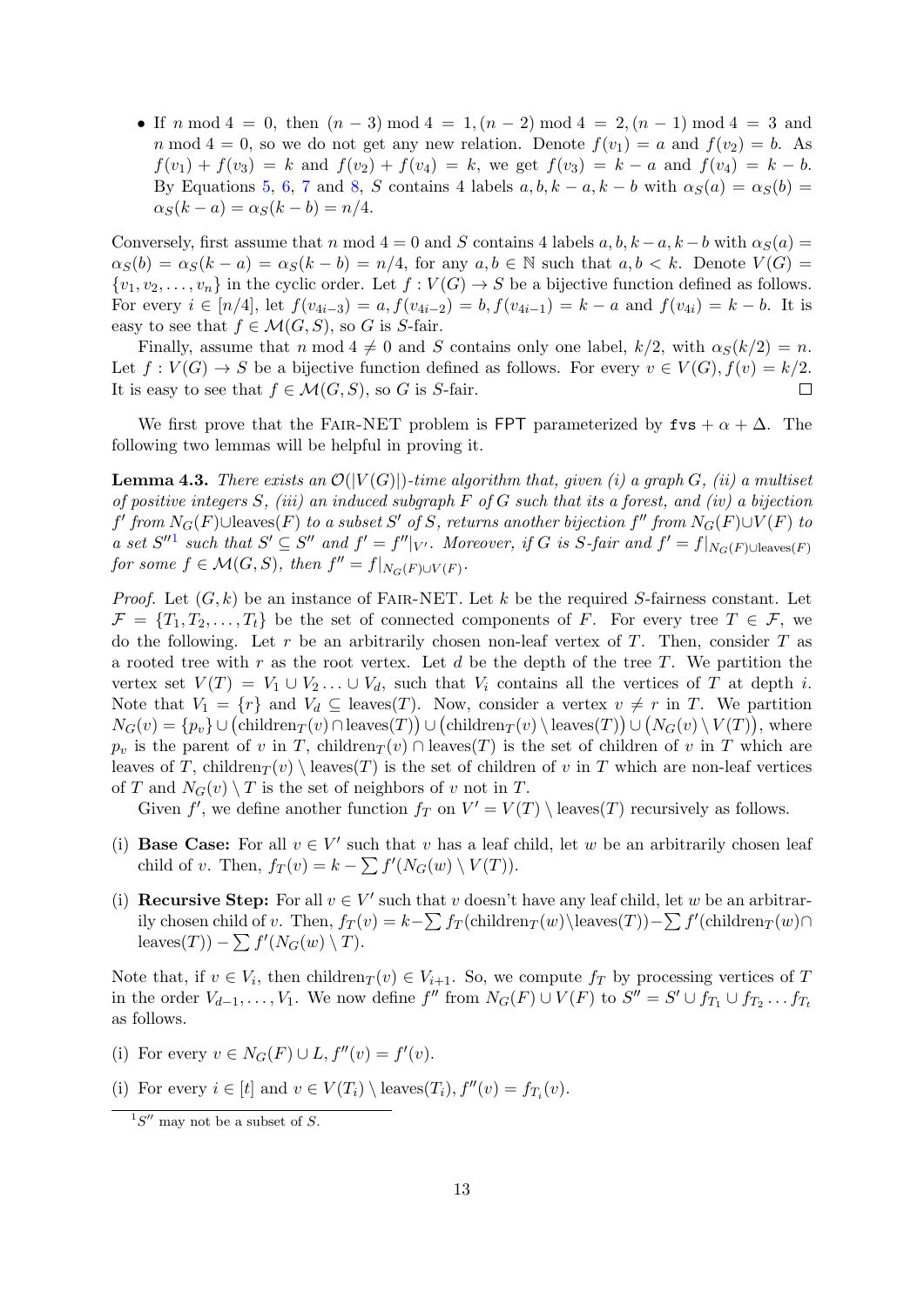Clearly,  $f' = f''|_{V'}$  and therefore  $S' \subseteq S''$ . The above recursive procedure visits every vertex of G at most once, so it runs in time  $\mathcal{O}(|V(G)|)$ .

Now, suppose that G is an S-fair graph and  $f' = f|_{N_G(F) \cup \text{leaves}(F)}$  for some  $f \in \mathcal{M}(G, S)$ . As  $f \in \mathcal{M}(G, S)$ , for every  $T \in \mathcal{F}$  and  $v \in V(T), \sum f(N(v)) = k$ . Consider a tree  $T \in \mathcal{F}$ . Let v be a non-leaf vertex of T. Then, for all  $w \in \text{children}_T(v)$ ,  $\sum f(N_G(w)) = k \Rightarrow f(v) +$  $\sum f(\text{children}_{T}(w) \setminus \text{leaves}(T)) - \sum f(\text{children}_{T}(w) \cap \text{leaves}(T)) - \sum f(N_G(w) \setminus V(T)) = k.$ As  $f' = f|_{N_G(F) \cup \text{leaves}(F)}$ , for all  $v \in V(T) \setminus \text{leaves}(T)$  and  $w \in \text{children}_T(v)$ ,  $f(v) = k \sum f(\text{children}_T(w) \setminus \text{leaves}(T)) - \sum f'(\text{children}_T(w) \cap \text{leaves}(T)) - \sum f'(N_G(w) \setminus V(T)).$  If w is a leaf node, then children $T(w) = \emptyset$ . So, we can write  $f|_{N_G(F) \cup V(F)}$  as follows.

- (i) For every  $v \in N_G(F) \cup L$ ,  $f(v) = f'(v)$ .
- (i) For every  $i \in [t]$  and  $v \in V(T_i) \setminus \text{leaves}(T_i)$ ,
	- − if v has a leaf child w, then  $f(v) = k \sum f'(N_G(w) \setminus V(T))$ .
	- else, let w be a child of v, then  $f(v) = k \sum f(\text{children}_T(w) \setminus \text{leaves}(T)) \sum f'(\text{children}_T(w) \cap$ leaves $(T)$ ) –  $\sum f'(N_G(w) \setminus V(T))$ .

As  $f''$  and  $f|_{N_G(F)\cup V(F)}$  have same base case and recursive step,  $f'' = f|_{N_G(F)\cup V(F)}$ . This also implies that  $S^{\tilde{\prime}\tilde{\prime}}\subseteq S$ .  $\Box$ 

The following corollary directly follows from the above lemma.

<span id="page-14-0"></span>**Corollary 4.1.** Let G be a graph and S be multiset of positive integers. Let F be an induced subgraph of G that is a forest. Then, in time  $\mathcal{O}(\alpha(S)^{|N_G(F)|+|\text{leaves}(F)|} \cdot |V(G)|)$ , we can compute a superset of the set G of functions from  $N_G(F) \cup V(F)$  to S such that for every  $f \in \mathcal{M}(G, S)$ , there exists a  $g \in \mathcal{G}$  such that  $g = f|_{N_G(F) \cup V(F)}$ .

*Proof.* As the number of different functions  $f'$  from  $N_G(F) \cup \text{leaves}(F)$  to S is  $\mathcal{O}(\alpha(S)^{|N_G(F)| + |\text{leaves}(F)|})$ , we can compute a superset of G by repeatedly applying Lemma [4.3](#page-13-1) for each such  $f'$  and adding  $f''$  to  $\mathcal{G}$  if  $S'' \subseteq S$ .  $\Box$ 

<span id="page-14-1"></span>**Lemma 4.4.** The FAIR-NET problem is FPT parameterized by  $\alpha + \Delta$  for disjoint union of stars.

Proof. The FPT algorithm is based on ILP. We first give the algorithm and then prove its correctness.

**Algorithm:** Let  $(G, k)$  be an instance of FAIR-NET for disjoint union of stars. Thus,  $G =$  $K_{1,n_1}+K_{1,n_2}+\ldots+K_{1,n_t}$  for some  $t, n_1, n_2, \ldots, n_t \in \mathbb{N}$ . Note that  $\Delta = \Delta(G) = \max(n_1, n_2, \ldots, n_t)$ . Denote  $V(K_{1,n_i}) = \{v_i\} \cup B_i$  where  $v_i$  is the highest degree vertex in  $K_{1,n_i}$  and  $B_i$  is the set of all other vertices in  $K_{1,n_i}$ , for every  $i \in [t]$ . Let k be the required S-fairness constant of G. By Observations [2.5](#page-7-0) and [2.6,](#page-7-1) G is S-fair if and only if there exists a bijection  $f: V(G) \to S$ such that for all  $i \in [t], f(v_i) = \sum f(B_i) = k$ . So, G is S-fair only if  $\alpha_S(k) \geq t$ . Let  $S' = S \setminus \{s_1 = k, s_2 = k, \ldots, s_t = k\}$  and let  $\hat{\alpha} = \alpha(S')$ . Let  $\ell_1, \ell_2, \ldots, \ell_{\hat{\alpha}}$  be the unique labels in S'. Let  $\mathcal{D} = \{B_1, B_2, \ldots, B_t\}$ . We partition  $\mathcal{D}$  into  $\mathcal{D}_1, \mathcal{D}_2, \ldots, \mathcal{D}_{\Delta}$  such that for every  $i \in [\Delta]$ , every set  $B \in \mathcal{D}_i$  is of size i. As the number of unique labels are  $\hat{\alpha}$ , for every  $i \in [\Delta]$ ,<br>only set in  $\mathcal{D}_i$  can be set most  $\hat{\alpha}^i$  different label assignments. For every  $i \in [\Delta]$ , let  $\mathcal{C}_i$ any set in  $\mathcal{D}_i$  can have at most  $\hat{\alpha}^i$  different label assignments. For every  $i \in [\Delta]$ , let  $\mathcal{L}_i$  be the set of fossible label assignments for  $\mathcal{D}_i$ , i.e., the label assignments for any set in  $\mathcal{D}_i$  f set of feasible label assignments for  $\mathcal{D}_i$ , i.e., the label assignments for any set in  $\mathcal{D}_i$  for which the sum of the labels is k. For every  $i \in [\Delta]$ , every label assignment  $la \in \mathcal{L}_i$  is a set  $\{t_{la}^1, t_{la}^2, \ldots, t_{la}^{\widehat{\alpha}}\}$ , where, for every  $j \in [\hat{\alpha}], t_{la}^j$  denoted the number of times label  $\ell_j$  is used in the label assignment  $l_{\alpha}$ . For every  $i \in [\Lambda]$  and  $l_{\alpha} \in \mathcal{L}$  and a la. For every  $i \in [\Delta]$  and  $la \in \mathcal{L}_i$ , we have a variable  $n_{i,la}$ . For any  $i \in [\Delta]$ ,  $la \in \mathcal{L}_i$  and a function  $f \in \mathcal{M}(G, S)$ ,  $n_{i, la}$  represents the number of times label assignment la is used in  $\mathcal{D}_i$ for f. Then, the algorithm works as follows.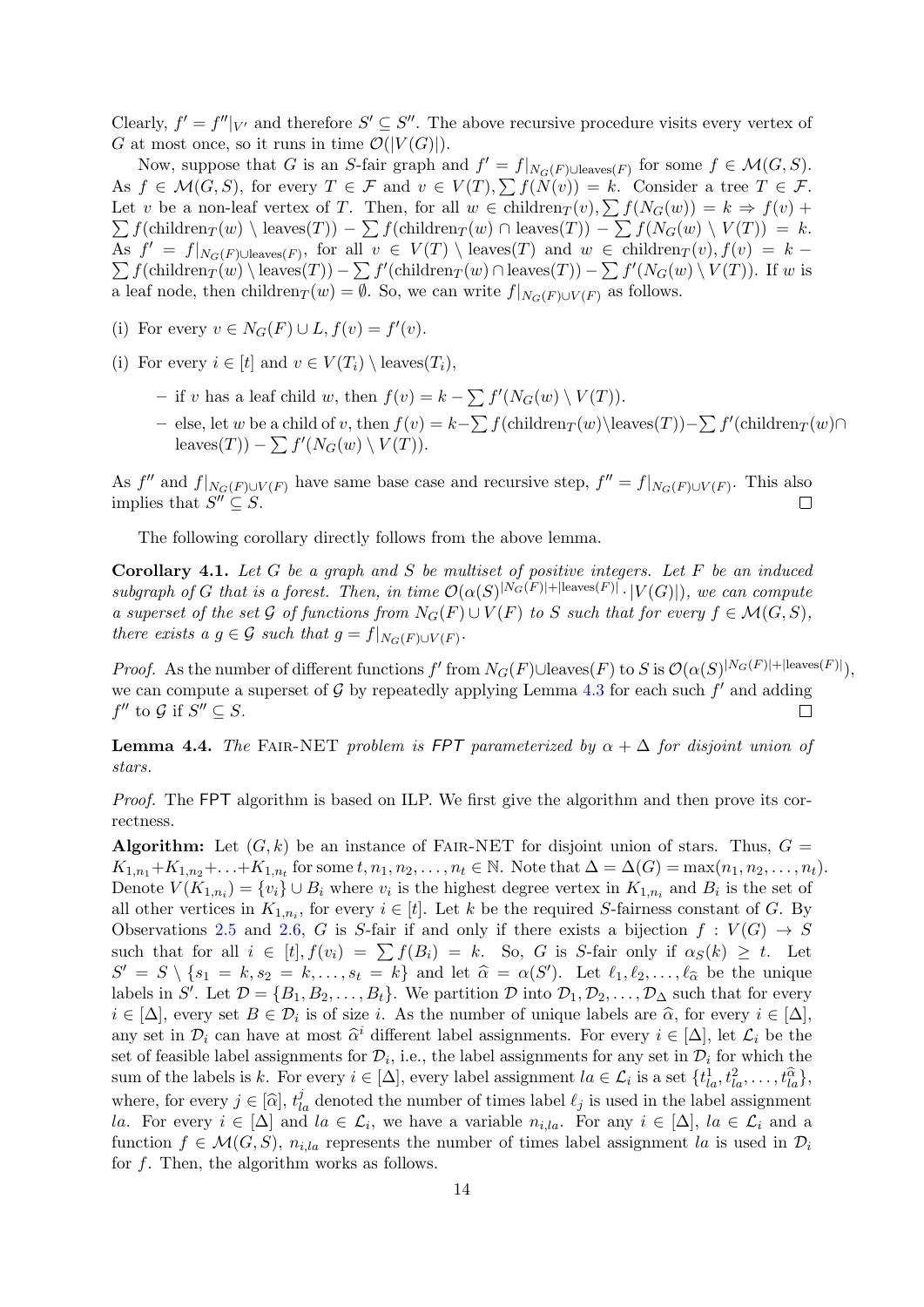- <span id="page-15-3"></span>• If  $\alpha_S(k) < t$ , then return FALSE.
- Solve the following ILP to find  $n_{i, la}$ , for every  $i \in [\Delta]$  and  $la \in \mathcal{L}_i$ .

<span id="page-15-1"></span>
$$
\forall i \in [\Delta], \sum_{la \in \mathcal{L}_i} n_{i,la} = |\mathcal{D}_i|.
$$
\n(9)

<span id="page-15-2"></span>
$$
\forall j \in [\widehat{\alpha}], \sum_{i \in [\Delta]} \sum_{la \in \mathcal{L}_i} n_{i,la} \cdot t_{la}^j = \alpha_{S'}(\ell_j). \tag{10}
$$

$$
\forall i \in [\Delta], \forall la \in \mathcal{L}_i; n_{i,la} \ge 0.
$$
\n(11)

• If the ILP returns a feasible solution, then return True; otherwise, return False.

**Correctness:** Equation [9](#page-15-1) ensures that for every  $i \in [\Delta]$ , the number of label assignments used in  $\mathcal{D}_i$  is equal to the number of sets  $\mathcal{D}_i$  has. Equation [10](#page-15-2) ensures that for every  $j \in [\hat{\alpha}]$ , the number of times it appears in  $S'$ . For every number of times label  $\ell_j$  is used is equal to the number of times it appears in S'. For every  $i \in [\Delta]$  and for every  $B \in \mathcal{D}_i$ , all the vertices in B have the same neighborhood which is just a single vertex. Thus by Observation [2.2,](#page-7-4) it is sufficient to know the label assignment for  $B$ ; we can arbitrarily assign labels to the vertices in B once we have decided which labels to use for B. Keeping this interpretation in mind, we now prove the correctness, i.e. the algorithm returns TRUE if and only if  $G$  is  $S$ -fair.

Assume first that the algorithm returns True. It means the ILP assigned non-negative integer values for the variables  $n_{i,la}$ ,  $i \in [\Delta]$  and  $la \in \mathcal{L}_i$  such that Equations [9](#page-15-1) and [10](#page-15-2) are satisfied. As for every  $i \in [\Delta]$ ,  $\mathcal{L}_i$  is the set of feasible label assignments, this implies that we got a label assignment for every  $B \in \mathcal{D}$  such that sum of the labels of the vertices in B is k. Thus, G is S-fair.

Conversely, let  $G$  be  $S$ -fair. Then, by Observations [2.5](#page-7-0) and [2.6,](#page-7-1) there exists a bijection  $f: V(G) \to S$  such that for all  $i \in [t], f(v_i) = \sum f(B_i) = k$ . So,  $\alpha_S(k) \geq t$ . Moreover, every  $B \in \mathcal{D}$  has a feasible label assignment so the ILP admits a feasible solution. Thus, the algorithm will return TRUE. As the number of variables  $n_{i,la}$  is  $\mathcal{O}(\Delta \cdot \hat{\alpha}^{\Delta})$ , by Theorem [2.1,](#page-7-5) the FAIR-NET problem is FPT parameterized by  $\alpha + \Delta$  for disjoint union of stars.  $\Box$ 

<span id="page-15-0"></span>**Theorem 4.1.** The FAIR-NET problem is FPT parameterized by  $fvs + \alpha + \Delta$ .

*Proof.* Let  $(G, k)$  be an instance of FAIR-NET. Let k be the required S-fairness constant. Then, we compute a minimum feedback vertex set  $FVS$  of G in time  $\mathcal{O}(5^{|FVS|} \cdot |FVS| \cdot |V(G)|^2)$ , using the algorithms given by Chen *et al.* [\[9\]](#page-19-12). Let  $fvs = |FVS|$  and  $F = V(G) \setminus FVS$ . Then by definition of feedback vertex set,  $G[F]$  is a forest. Let F be the set of connected components of  $G[F]$ . So, F is a collection of trees.

Let T be a tree in  $\mathcal F$ . Let v be a leaf vertex of T such that v is not connected to any vertex in FVS, then  $\deg_G(v) = 1$ . If  $\deg_G(v) = 1$ , then by Lemma [4.1,](#page-11-2) either G is a star and  $G = T$ or G is a disjoint union of T and  $G[V(G) \setminus V(T)]$ . By this argument, for any tree  $T \in \mathcal{F}$ , either all the leaves of  $T$  have at least one neighbor in  $FVS$  or none of the leaves are connected to any vertex in FVS. So, we can partition  $G = G_1 + G_2$ , where  $G_1$  is a connected graph where all the leaves of the forest  $G_1[F]$  have at least one neighbor in  $FVS$  and  $G_2$  is a disjoint union of stars. Note that,  $G_2$  is an induced subgraph of  $G[F]$ . By Observation [2.5,](#page-7-0) G is S-fair if any only if  $G_1$  is  $S_1$ -fair and  $G_2$  is  $S \setminus S_1$ -fair, for some  $S_1 \subseteq S$ .

Let L be the set of leaves of  $G_1[F]$ . As  $\Delta(G_1) \leq \Delta$ ,  $|L| \leq \Delta \cdot$  fvs. By Corollary [4.1,](#page-14-0) we can compute in time  $\mathcal{O}(\alpha^{(\Delta+1)fvs}\cdot |V(G)|)$ , a superset H of the set G of functions from  $V(G_1)$  to S such that for every  $f \in \mathcal{M}(G, S)$ , there exists a  $g \in \mathcal{G}$  such that  $g = f|_{V(G_1)}$ . We can compute G from H by going over every set  $h \in \mathcal{H}$  and checking whether  $G_1$  is fair under h. If  $\mathcal{G} \neq \emptyset$ , then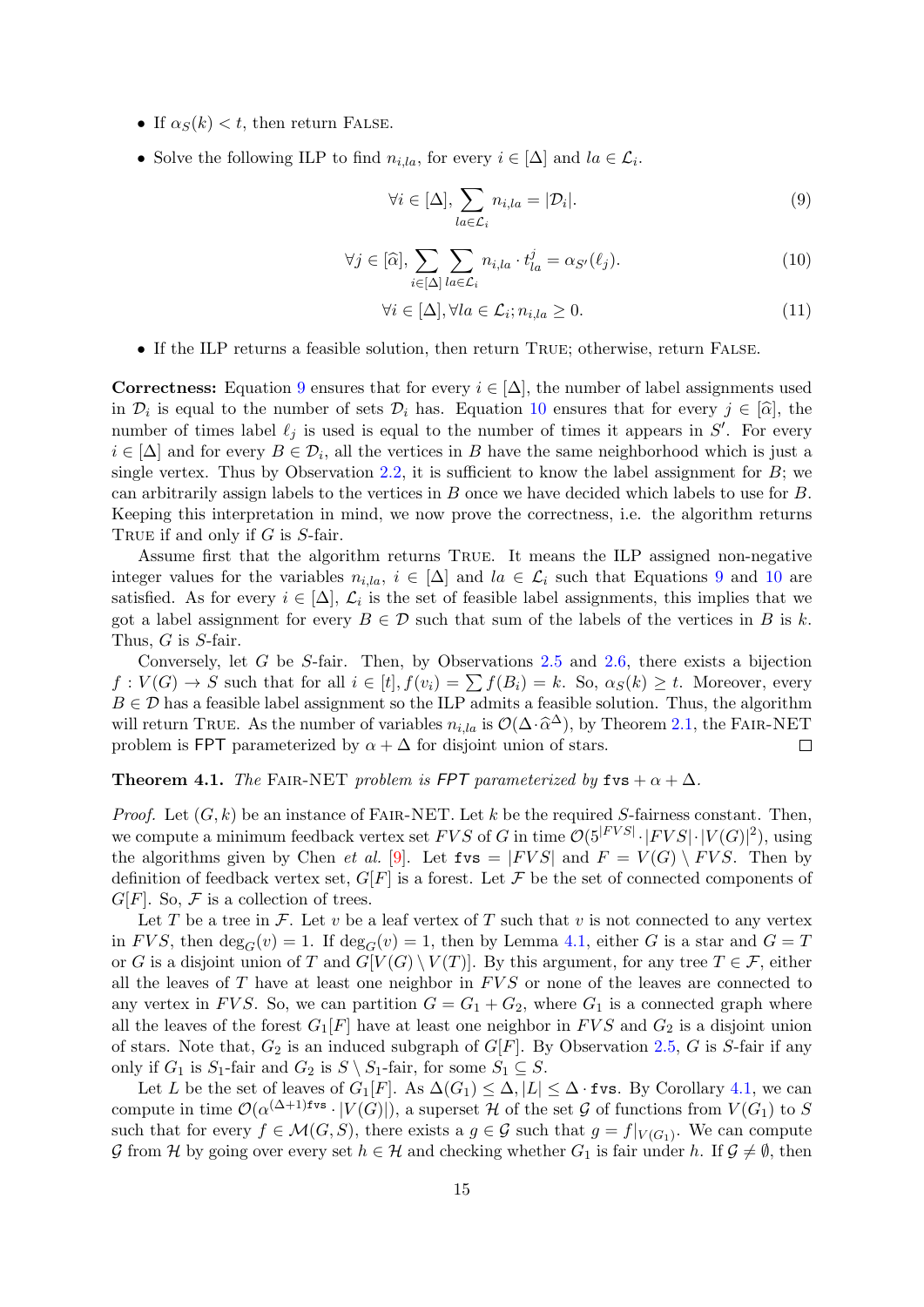$G_1$  is  $g(V(G_1))$ -fair for every function  $g \in \mathcal{G}$ . Then, for every function  $g \in \mathcal{G}$ , check whether  $G_2$ is  $(S \setminus g(V(G_1)))$ -fair, using Lemma [4.4.](#page-14-1) If for some function  $g \in \mathcal{G}$ ,  $G_2$  is  $(S \setminus g(V(G_1)))$ -fair, then by Observation [2.5,](#page-7-0) G is S-fair. Also, by Corollary [4.1](#page-14-0) and Lemma [4.4,](#page-14-1) the Fair-NET problem is FPT parameterized by  $fvs + \alpha + \Delta$ .  $\Box$ 

We now prove that the FAIR-NET problem is FPT parameterized by  $vc + \alpha$ .

<span id="page-16-0"></span>**Theorem 4.2.** The FAIR-NET problem is FPT parameterized by  $vc + \alpha$ .

Proof. The FPT algorithm is based on ILP. We first give the algorithm and then prove its correctness.

Algorithm: Let  $(G, k)$  be an instance of FAIR-NET. Let k be the required S-fair sum. Let S' be the set of unique labels in S. Note that  $|S'| = \alpha(S)$ . Let  $VC \subseteq V(G)$  be a vertex cover of G of size vc. Let  $I = V(G) \setminus V\mathbb{C}$ . By the definition of vertex cover, I is an independent set of G, i.e., no two vertices in I have an edge between them. We partition I into  $I_1, I_2, \ldots, I_m$  such that for every  $i \in [m], I_i$  is an inclusion-wise maximal set of vertices in I which have the same neighborhood in G. As I is a independent set,  $m \leq 2^{\nu c}$ . For every  $v \in VC$ , we define a binary indicator set  $\{t_1^v, t_2^v, \ldots, t_m^v\}$ , where  $t_j^v = 1$  if v is adjacent to the vertices in  $I_j$ , otherwise  $t_j^v = 0$ , for every  $j \in [m]$ .

By Observation [2.2,](#page-7-4) if  $G$  is S-fair and if we know the labels of  $VC$  under some function  $f \in \mathcal{M}(G, S)$ , then for every  $i \in [m]$ , it is sufficient to know the number of times every label is used in  $I_i$  under f to get a bijective function  $f' : V(G) \to S$  such that  $f' \in \mathcal{M}(G, S)$ . Keeping this insight in mind, let  $n_{i,\ell}$  be a variable whose value (to be computed below) will be interpreted as the number of times label  $\ell$  is used in  $I_i$  for some function  $f : V(G) \to S$ , for every  $\ell \in S', i \in [m]$ . Then, the algorithm works as follows.

- Construct the set G containing all possible functions  $g: VC \to S$ . Note that  $|\mathcal{G}| \leq \alpha^{\text{vc}}$ .
- For every  $g \in \mathcal{G}$  and  $\ell \in S'$ , let  $\alpha_g(\ell)$  denote the number of times  $\ell$  appears in  $g(VC)$ .
- For every  $g \in \mathcal{G}$ :
	- Solve the following ILP to find an assignment to the variables  $n_{i,\ell}$ , for every  $i \in$  $[m], \ell \in S'.$

<span id="page-16-1"></span>
$$
\forall v \in VC, \sum_{i \in [m]} t_i^v \sum_{\ell \in S'} n_{i,\ell} \cdot \ell = k \tag{12}
$$

<span id="page-16-2"></span>
$$
\forall i \in [m], \sum_{\ell \in S'} n_{i,\ell} = |I_i| \tag{13}
$$

<span id="page-16-3"></span>
$$
\forall \ell \in S', \sum_{i \in [m]} n_{i,\ell} = \alpha_S(\ell) - \alpha_g(\ell)
$$
\n(14)

$$
\forall i \in [m], \forall \ell \in S'; n_{i,\ell} \ge 0. \tag{15}
$$

– If the ILP returns a feasible solution, then return True if the following statement holds.

<span id="page-16-4"></span>
$$
\forall i \in [m], \sum_{v \in VC} t_i^v \cdot f(v) = k \tag{16}
$$

• Return False.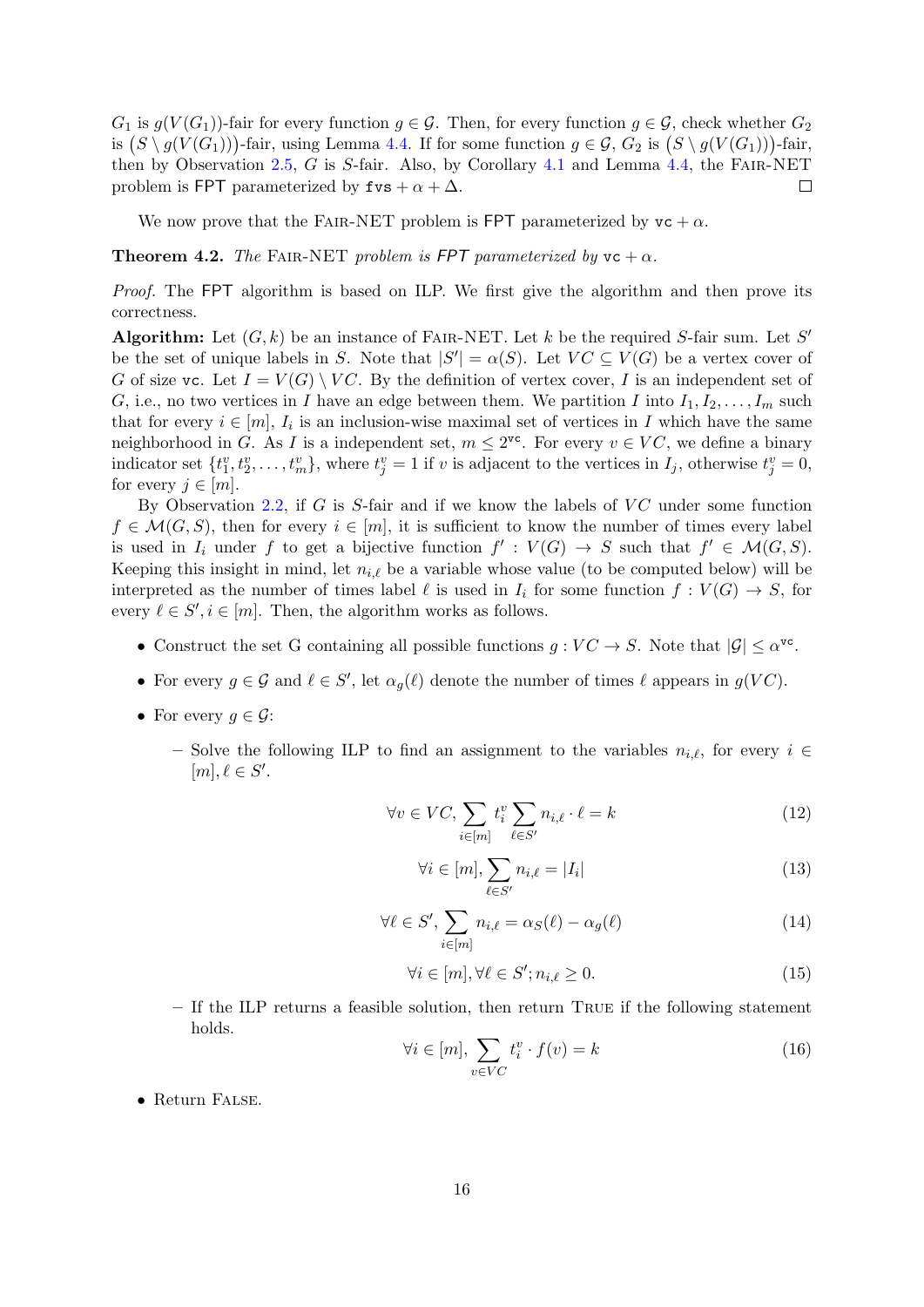<span id="page-17-1"></span>**Correctness:** Equation [12](#page-16-1) ensures that for every vertex in  $VC$ , the neighborhood sum is k. Equation [13](#page-16-2) ensures that for every  $i \in [m]$ , the total number of labels used in  $I_i$  is equal to the size of  $I_i$ . Equation [14](#page-16-3) ensures that for every unique label  $\ell \in S'$ , the total number of times it is used is equal to the number of times it appear in S. Finally, Equation [16](#page-16-4) ensures that for every vertex in IS, the neighborhood sum is k. As for every  $i \in [m]$ , all the vertices in  $I_i$  have the same neighborhood, we only check the sum once per  $I_i$ . Keeping this interpretation in mind, we now prove the correctness, i.e. the algorithm returns TRUE if and only if  $G$  is  $S$ -fair.

Assume first that the algorithm returns True. It means the ILP assigned non-negative integer values to  $n_{i,\ell}$ , for every  $i \in [m]$  and  $\ell \in S'$ , such that Equations [12,](#page-16-1) [13](#page-16-2) and [14](#page-16-3) are satisfied as well as that Equation [16](#page-16-4) returned True. As explained above, that implies that for every vertex in  $G$ , the neighborhood sum is the same and equals to k. Thus,  $G$  is  $S$ -fair.

Conversely, let G be S-fair. Then, there exists a bijection  $f: V(G) \to S$  such that for every  $v \in V(G), \sum f(N(v)) = k$ . As G is the set of all possible functions from VC to S,  $f|_{VC} \in \mathcal{G}$ , and hence there exists an iteration where the algorithm examines  $g = f|_{VC}$ . For  $g = f|_{VC}$ , the ILP admits a feasible solution. Moreover, Equation [16](#page-16-4) then holds. Thus, the algorithm will return TRUE. As  $|\mathcal{G}| \leq \alpha^{\text{vc}}$  and the number of variables  $n_{i,\ell}$  is at most  $2^{\text{vc}} \cdot \alpha$ , by Theorem [2.1,](#page-7-5) the FAIR-NET problem is FPT parameterized by  $vc + \alpha$ .  $\Box$ 

We now prove that the FAIR-NET problem is FPT parameterized by fvs for regular graphs.

#### <span id="page-17-0"></span>Theorem 4.3. The FAIR-NET problem is FPT parameterized by fvs for regular graphs.

*Proof.* Let  $r \in \mathbb{N}$ . Let  $(G, k)$  be an instance of FAIR-NET for r-regular graphs. Let k be the required S-fairness constant. Then, we compute a minimum feedback vertex set  $FVS$  of G in time  $\mathcal{O}(5^{|FVS|} \cdot |FVS| \cdot |V(G)|^2)$ , using the algorithms given by Chen *et al.* [\[9\]](#page-19-12). Let fvs =  $|FVS|$ and  $F = V(G) \setminus FVS$ . Then,  $G[F]$  is a forest. We distinguish G into the following three cases based on the value of r.

**Case** 1 [ $r = 1$ ]: In this case, G is a collection of edges, i.e.,  $G = tP_2$  for some  $t \in \mathbb{N}$ . Then, by Observation [2.5](#page-7-0) and by the definition of S-fair labeling, G is S-fair if and only if  $S = \biguplus_{i \in [t]} \{a_i, k - a_i\}$  where for all  $i \in [t], a_i \in \{1, 2, \ldots, k\}$ . So, we can solve FAIR-NET problem in  $\mathcal{O}(|S|\log S) = \mathcal{O}(|V(G)|\log |V(G)|)$  time by sorting S and checking whether S satisfies the above property.

**Case** 2  $[r = 2]$ : In this case, G is a collection of cycles, i.e.  $G = C_{n_1} + C_{n_2} + \ldots + C_{n_t}$  for some  $t \in \mathbb{N}$ . By the definition of feedback vertex set and the minimality of  $FVS$ , every cycle contains exactly one vertex from FVS. So,  $t =$  fvs. Also, by Observation [2.5](#page-7-0) and by Lemma [4.2,](#page-12-4) for every  $f \in \mathcal{M}(G, S)$ , every cycle is assigned at most 4 distinct labels, by f. So,  $\alpha(S) \leq 4$  fvs. As  $\Delta(G) = 2$  and  $\alpha \leq 4$  fvs, by Theorem [4.1,](#page-15-0) the FAIR-NET problem is FPT parameterized by fvs in this case.

**Case** 3  $[r \geq 3]$ : As  $G[F]$  is a forest,  $|E(F)| \leq |V(F)| - 1 \leq |V(G)| - 1$ . Also, G is a r-regular graph so  $|E(G)| = r \cdot |V(G)|/2$ . This implies that, at least  $(r/2-1) \cdot |V(G)|+1$  edges are incident to vertices of FVS. As every vertex of FVS is incident to r edges,  $(r/2-1)\cdot |V(G)|+1 \leq r \cdot$  fvs. Since  $r \geq 3$ , we get that  $|V(G)| = \mathcal{O}(fvs)$ . As the FAIR-NET problem can always be solved in time  $\mathcal{O}(|V(G)|!)$  using brute-force approach by going over all the permutations of labels, the FAIR-NET problem is FPT parameterized by fvs in this case as well.  $\Box$ 

Finally, we give a simple lemma proving that the Fair-NET problem is FPT parameterized by  $vc + \Delta$ .

**Lemma 4.5.** The FAIR-NET problem is FPT parameterized by  $vc + \Delta$ .

*Proof.* Let G be a graph of maximum degree  $\Delta$  and let  $VC \subseteq V(G)$  be a vertex cover of G of size vc. Then, by the definition of vertex cover, it is easy to see that  $|V(G)| \leq \nu c \cdot \Delta$ . As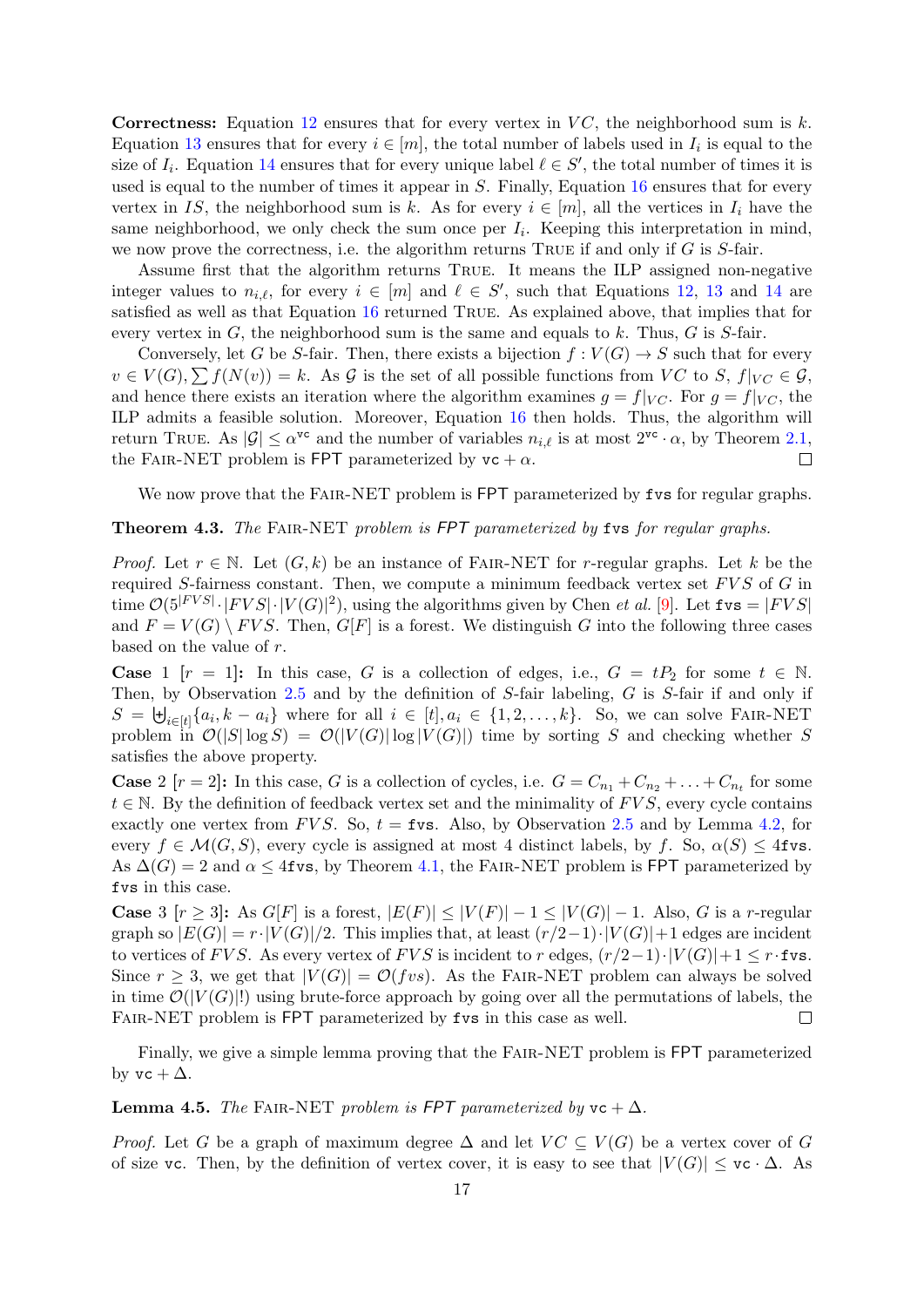<span id="page-18-0"></span>the FAIR-NET problem can always be solved in time  $\mathcal{O}(|V(G)|!)$  using brute-force approach by going over all the permutations of labels, the Fair-NET problem is FPT parameterized by  $vc + \Delta$ .  $\Box$ 

# 5 Conclusion and Future Research

In this paper, we initiated a systematic algorithmic study of Fair-NET and presented a comprehensive picture of the parameterized complexity of the problem. We showed NP-hardness results on special graph classes, which implied that the problem is para-NP-hard with respect to several combinations of structural graph parameters. We also showed that the problem is FPT for some combinations of structural graph parameters.

While our work is comprehensive, we stress that it also opens a whole new world of research questions within computational social choice. For illustration, let us mention a few such questions:

- (1) Establishing the parameterized complexity of FAIR-NET with respect to  $t w + \Delta$ .
- (2) Establishing the parameterized complexity of FAIR-NET with respect to  $\mathbf{tw} + \Delta + \alpha$ . By employing the standard dynamic programming technique over tree decomposition, we can show that the problem is FPT with respect to  $tw + \Delta$ , when  $\alpha$  is a constant. But, the parameterized complexity when  $\alpha$  is not a constant is still open.
- (3) Establishing the classical complexity of FAIR-NET where  $S = [n]$ , where n denotes the number of vertices in the input graph.
- (4) Studying the scenario where there is no input infrastructure graph and the objective is to construct one which is S-fair.
- (5) Analysis of related labellings such as  $\{0,1\}$ -FAIR-NET [\[6\]](#page-19-13) and vertex-bimagic labeling [\[4\]](#page-19-14).
- (6) Introducing additional fairness notions for non-eliminating tournaments, perhaps by refining/extending/modifying the notion of S-fairness.
- (7) Introducing manipulation and bribery to Fair-NET.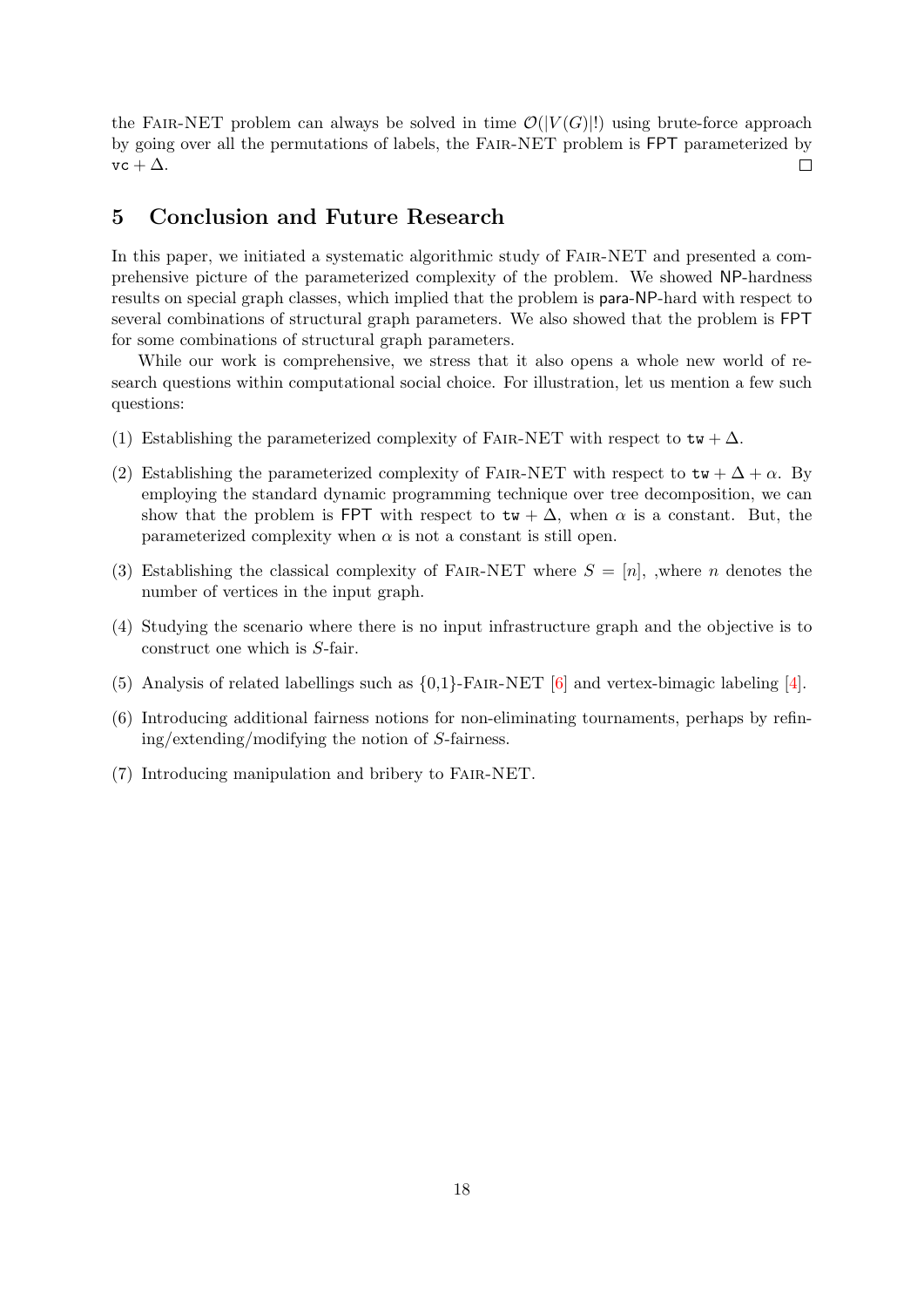# References

- <span id="page-19-5"></span>[1] S. Arumugam, D. Froncek, and N. Kamatchi, Distance magic graphs-a survey, Journal of the Indonesian Mathematical Society, (2012), pp. 11–26. [5](#page-5-1)
- <span id="page-19-6"></span>[2] S. Arumugam, A. Godinho, and T. Singh, The distance magic index of a graph, Discussiones Mathematicae Graph Theory, 38 (2017). [5](#page-5-1)
- <span id="page-19-0"></span>[3] H. Aziz, S. Gaspers, S. Mackenzie, N. Mattei, P. Stursberg, and T. Walsh, Fixing a balanced knockout tournament, in Proceedings of the Twenty-Eighth AAAI Conference on Artificial Intelligence, July 27 -31, 2014, Québec City, Québec, Canada, 2014, pp. 552–558. [1](#page-0-0)
- <span id="page-19-14"></span>[4] B. J. Babujee and S. Babitha, On 1-vertex bimagic vertex labeling, Tamkang journal of mathematics, 45 (2014), pp. 259–273. [18](#page-18-0)
- <span id="page-19-2"></span>[5] S. Barman, G. Ghalme, S. Jain, P. Kulkarni, and S. Narang, Fair division of indivisible goods among strategic agents, in Proceedings of the 18th International Conference on Autonomous Agents and MultiAgent Systems, AAMAS '19, Montreal, QC, Canada, May 13-17, 2019, 2019, pp. 1811–1813. [2](#page-2-1)
- <span id="page-19-13"></span>[6] S. BEENA, On  $\sum$  and  $\sum'$  labelled graphs, Discrete Mathematics, 309 (2009), pp. 1783–1787. [18](#page-18-0)
- <span id="page-19-3"></span>[7] N. Benabbou, M. Chakraborty, E. Elkind, and Y. Zick, Fairness towards groups of agents in the allocation of indivisible items, in Proceedings of the Twenty-Eighth International Joint Conference on Artificial Intelligence, IJCAI 2019, Macao, China, August 10-16, 2019, 2019, pp. 95–101. [2](#page-2-1)
- <span id="page-19-4"></span>[8] A. Beynier, S. Bouveret, M. Lemaˆıtre, N. Maudet, S. Rey, and P. Shams, Efficiency, sequenceability and deal-optimality in fair division of indivisible goods, in Proceedings of the 18th International Conference on Autonomous Agents and MultiAgent Systems, AAMAS '19, Montreal, QC, Canada, May 13-17, 2019, 2019, pp. 900–908. [2](#page-2-1)
- <span id="page-19-12"></span>[9] J. Chen, F. V. Fomin, Y. Liu, S. Lu, and Y. Villanger, Improved algorithms for the feedback vertex set problems, in Algorithms and Data Structures, 10th International Workshop, WADS 2007, Halifax, Canada, August 15-17, 2007, Proceedings, 2007, pp. 422– 433. [15,](#page-15-3) [17](#page-17-1)
- <span id="page-19-11"></span>[10] M. Cygan, F. V. Fomin, L. Kowalik, D. Lokshtanov, D. Marx, M. Pilipczuk, M. Pilipczuk, and S. Saurabh, Parameterized Algorithms, Springer, 2015. [8](#page-8-1)
- <span id="page-19-8"></span>[11] R. Diestel, Graph Theory, 4th Edition, vol. 173 of Graduate texts in mathematics, Springer, 2012. [5](#page-5-1)
- <span id="page-19-10"></span>[12] R. G. Downey and M. R. Fellows, Fundamentals of Parameterized Complexity, Texts in Computer Science, Springer, 2013. [8](#page-8-1)
- <span id="page-19-1"></span>[13] D. K. FOLEY, Resource allocation and the public sector, Yale Economic Essays 7, (1967), pp. 45–98. [2](#page-2-1)
- <span id="page-19-9"></span>[14] A. FRANK AND É. TARDOS, An application of simultaneous diophantine approximation in combinatorial optimization, Combinatorica, 7 (1987), pp. 49–65. [7](#page-7-6)
- <span id="page-19-7"></span>[15] J. A. GALLIAN, A dynamic survey of graph labeling, The Electronic Journal of Combinatorics, (2018). [5](#page-5-1)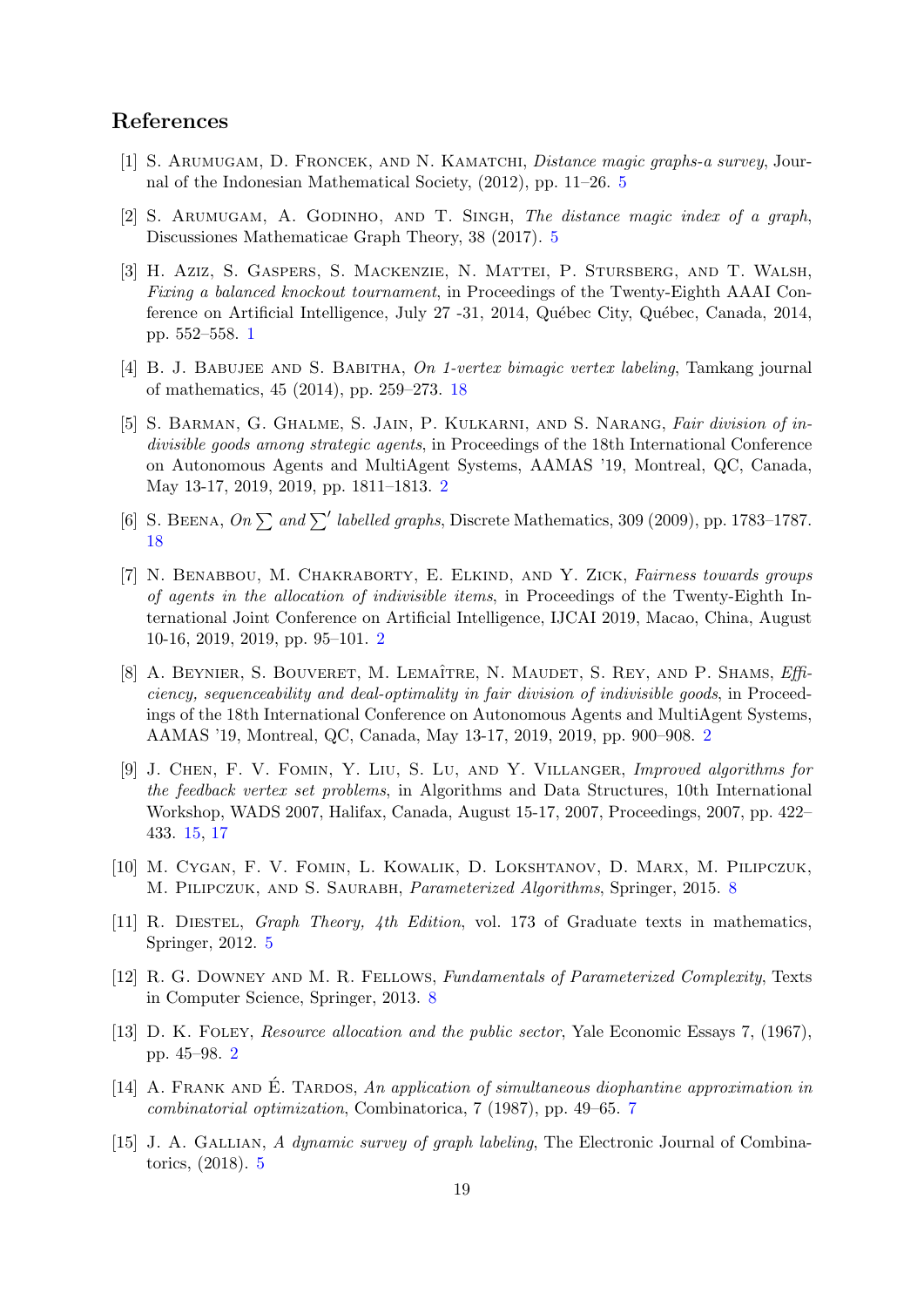- <span id="page-20-12"></span>[16] M. R. Garey and D. S. Johnson, Computers and Intractability: A Guide to the Theory of NP-Completeness, W. H. Freeman, 1979. [6](#page-6-3)
- <span id="page-20-9"></span>[17] M. Ghodsi, M. T. Hajiaghayi, M. Seddighin, S. Seddighin, and H. Yami, Fair allocation of indivisible goods: Improvements and generalizations, in Proceedings of the 2018 ACM Conference on Economics and Computation, Ithaca, NY, USA, June 18-22, 2018, 2018, pp. 539–556. [2](#page-2-1)
- <span id="page-20-11"></span>[18] A. GODINHO, T. SINGH, AND S. ARUMUGAM, On s-magic graphs, Electronic Notes in Discrete Mathematics, 48 (2015), pp. 267–273. [5](#page-5-1)
- <span id="page-20-7"></span>[19] M. Goerigk, R. Hoshino, K. Kawarabayashi, and S. Westphal, Solving the traveling tournament problem by packing three-vertex paths, in Proceedings of the Twenty-Eighth AAAI Conference on Artificial Intelligence, July 27 -31, 2014, Québec City, Québec, Canada, 2014, pp. 2271–2277. [2](#page-2-1)
- <span id="page-20-3"></span>[20] S. GUPTA, S. ROY, S. SAURABH, AND M. ZEHAVI, When rigging a tournament, let greediness blind you, in Proceedings of the Twenty-Seventh International Joint Conference on Artificial Intelligence, IJCAI 2018, July 13-19, 2018, Stockholm, Sweden, 2018, pp. 275– 281. [1](#page-0-0)
- <span id="page-20-0"></span>[21] R. HOSHINO AND K. KAWARABAYASHI, The inter-league extension of the traveling tournament problem and its application to sports scheduling, in Proceedings of the Twenty-Fifth AAAI Conference on Artificial Intelligence, AAAI 2011, San Francisco, California, USA, August 7-11, 2011, 2011. [1,](#page-0-0) [2](#page-2-1)
- <span id="page-20-1"></span>[22] , The linear distance traveling tournament problem, in Proceedings of the Twenty-Sixth AAAI Conference on Artificial Intelligence, July 22-26, 2012, Toronto, Ontario, Canada, 2012. [1,](#page-0-0) [2](#page-2-1)
- <span id="page-20-2"></span>[23] F. Hwang, New concepts in seeding knockout tournaments, The American Mathematical Monthly, 89 (1982), pp. 235–239. [1](#page-0-0)
- <span id="page-20-14"></span>[24] H. W. L. JR., Integer programming with a fixed number of variables, Math. Oper. Res., 8 (1983), pp. 538–548. [7](#page-7-6)
- <span id="page-20-10"></span>[25] V. V. Kamalappan, Sigma partition and sigma labeled graphs, J. of Decision and Math. Sci., 10 (2006), pp. 1–12. [4](#page-4-2)
- <span id="page-20-13"></span>[26] R. Kannan, Minkowski's convex body theorem and integer programming, Math. Oper. Res., 12 (1987), pp. 415–440. [7](#page-7-6)
- <span id="page-20-4"></span>[27] M. P. Kim, W. Suksompong, and V. V. Williams, Who can win a single-elimination tournament?, in Proceedings of the Thirtieth AAAI Conference on Artificial Intelligence, February 12-17, 2016, Phoenix, Arizona, USA, 2016, pp. 516–522. [1](#page-0-0)
- <span id="page-20-5"></span>[28] M. P. Kim and V. V. Williams, Fixing tournaments for kings, chokers, and more, in Proceedings of the Twenty-Fourth International Joint Conference on Artificial Intelligence, IJCAI 2015, Buenos Aires, Argentina, July 25-31, 2015, 2015, pp. 561–567. [1](#page-0-0)
- <span id="page-20-6"></span>[29] C. Konicki and V. V. Williams, Bribery in balanced knockout tournaments, in Proceedings of the 18th International Conference on Autonomous Agents and MultiAgent Systems, AAMAS '19, Montreal, QC, Canada, May 13-17, 2019, 2019, pp. 2066–2068. [1](#page-0-0)
- <span id="page-20-8"></span>[30] R. A. MELO, S. URRUTIA, AND C. C. RIBEIRO, The traveling tournament problem with predefined venues, J. Scheduling, 12 (2009), pp. 607–622. [2](#page-2-1)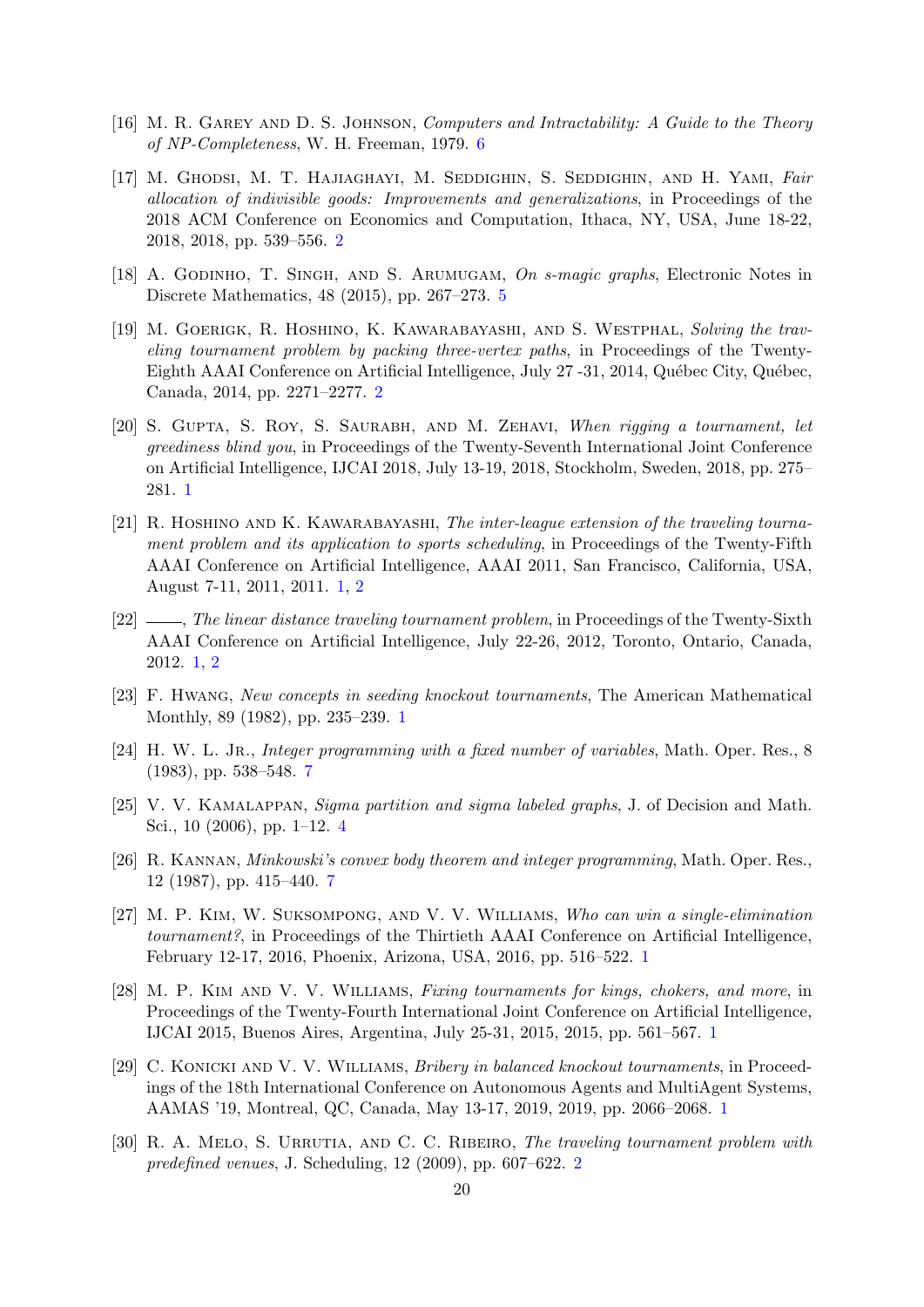- <span id="page-21-9"></span>[31] M. MILLER, C. RODGER, AND R. SIMANJUNTAK, *Distance magic labelings of graphs*, Australasian J. Combinatorics, 28 (2003), p. 305. [5](#page-5-1)
- <span id="page-21-12"></span>[32] A. O'NEAL AND P. J. SLATER, Uniqueness of vertex magic constants, SIAM J. Discrete Math., 27 (2013), pp. 708–716. [5,](#page-5-1) [7](#page-7-6)
- <span id="page-21-14"></span>[33] S. PORSCHEN, T. SCHMIDT, E. SPECKENMEYER, AND A. WOTZLAW, XSAT and NAE-SAT of linear CNF classes, Discrete Applied Mathematics, 167 (2014), pp. 1–14. [6](#page-6-3)
- <span id="page-21-2"></span>[34] M. S. Ramanujan and S. Szeider, Rigging nearly acyclic tournaments is fixed-parameter tractable, in Proceedings of the Thirty-First AAAI Conference on Artificial Intelligence, February 4-9, 2017, San Francisco, California, USA, 2017, pp. 3929–3935. [1](#page-0-0)
- <span id="page-21-7"></span>[35] C. C. RIBEIRO AND S. URRUTIA, Scheduling the brazilian soccer tournament with fairness and broadcast objectives, in Practice and Theory of Automated Timetabling VI, 6th International Conference, PATAT 2006, Brno, Czech Republic, August 30 - September 1, 2006, Revised Selected Papers, 2006, pp. 147–157. [2](#page-2-1)
- <span id="page-21-11"></span>[36] R. Rupnow, A survey of distance magic graphs, Master's report, Michigan Technological University, (2014). [5](#page-5-1)
- <span id="page-21-5"></span>[37] P. A. SCARF, M. M. YUSOF, AND M. BILBAO, A numerical study of designs for sporting contests, European Journal of Operational Research, 198 (2009), pp. 190–198. [1,](#page-0-0) [2](#page-2-1)
- <span id="page-21-0"></span>[38] A. J. SCHWENK, What is the correct way to seed a knockout tournament?, The American Mathematical Monthly, 107 (2000), pp. 140–150. [1,](#page-0-0) [2](#page-2-1)
- <span id="page-21-13"></span>[39] P. J. Slater, It Is All Labeling, Springer International Publishing, Cham, 2016, pp. 231– 252. [5](#page-5-1)
- <span id="page-21-3"></span>[40] I. Stanton and V. V. Williams, Manipulating stochastically generated singleelimination tournaments for nearly all players, in Internet and Network Economics - 7th International Workshop, WINE 2011, Singapore, December 11-14, 2011. Proceedings, 2011, pp. 326–337. [1](#page-0-0)
- <span id="page-21-4"></span>[41]  $\_\_\_\_\$ n, Rigging tournament brackets for weaker players, in IJCAI 2011, Proceedings of the 22nd International Joint Conference on Artificial Intelligence, Barcelona, Catalonia, Spain, July 16-22, 2011, 2011, pp. 357–364. [1](#page-0-0)
- <span id="page-21-10"></span>[42] K. SUGENG, D. FRONCEK, M. MILLER, J. RYAN, AND J. WALKER, On distance magic labeling of graphs, Journal of Combinatorial Mathematics and Combinatorial Computing, 71 (2009), pp. 39–48. [5](#page-5-1)
- <span id="page-21-6"></span>[43] D. C. UTHUS, P. J. RIDDLE, AND H. W. GUESGEN, Solving the traveling tournament problem with iterative-deepening  $a_*,$  J. Scheduling, 15 ([2](#page-2-1)012), pp. 601–614. 2
- <span id="page-21-8"></span>[44] P. van 't Hof, G. F. Post, and D. Briskorn, Constructing fair round robin tournaments with a minimum number of breaks, Oper. Res. Lett., 38 (2010), pp. 592–596. [2](#page-2-1)
- <span id="page-21-1"></span>[45] T. Vu, A. Altman, and Y. Shoham, On the complexity of schedule control problems for knockout tournaments, in 8th International Joint Conference on Autonomous Agents and Multiagent Systems (AAMAS 2009), Budapest, Hungary, May 10-15, 2009, Volume 1, 2009, pp. 225–232. [1](#page-0-0)